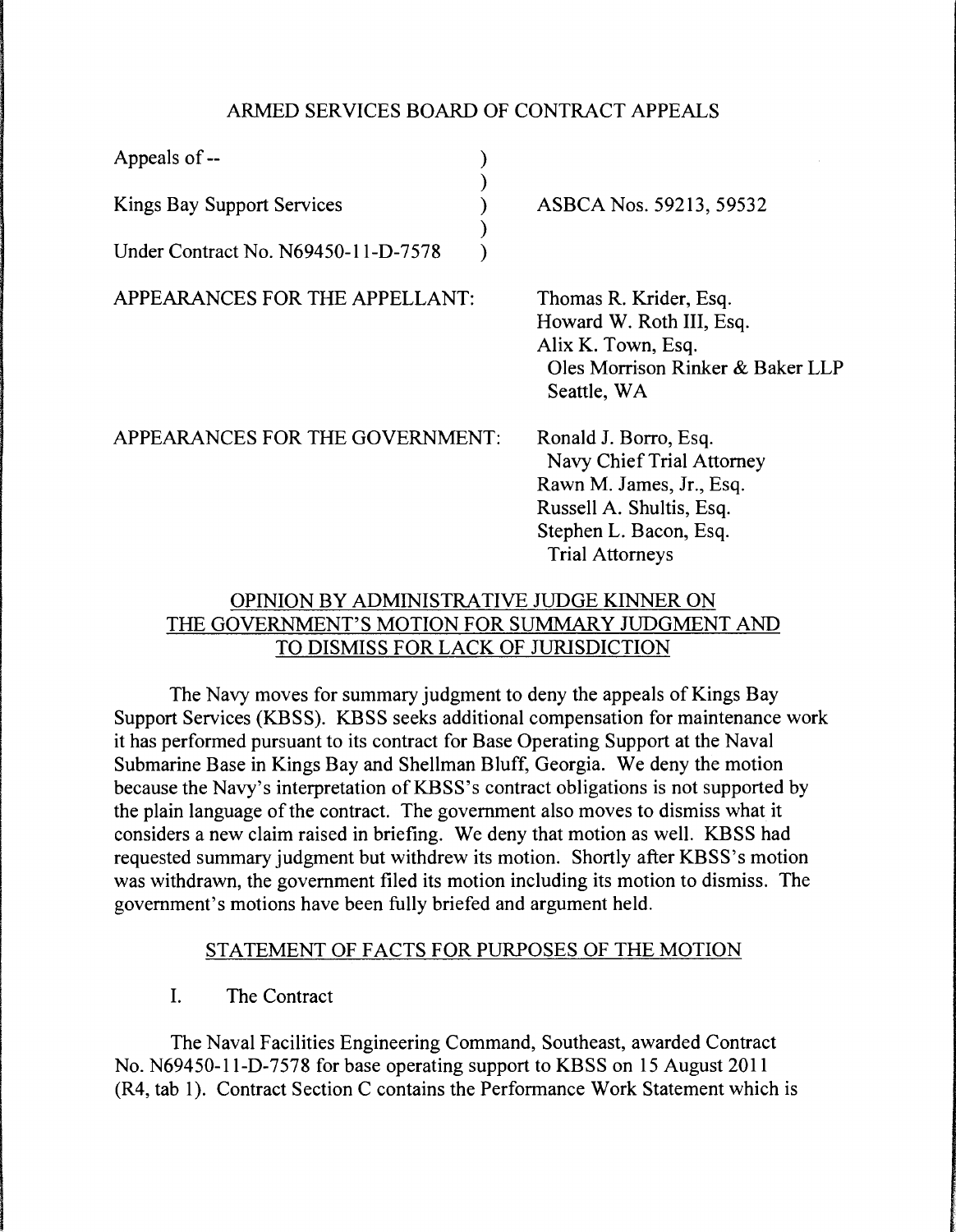organized by Annex. Annex 15 governs Facilities Support which requires KBSS to provide comprehensive maintenance services that will ensure that all the facilities and equipment on the submarine base are always functioning smoothly. Section C-1502000 within Annex 15 characterizes that work as "Facilities Investment" (R4, tab 6 at 132\*):

> The intent of 1502000 Facility Investment is to specify the requirements for the Sustainment, Restoration and Modernization (SRM) sub-functions only. The SRM requirements within this sub-annex primarily consist of infrastructure sustainment and minimal restoration and modernization work. Sustainment is the maintenance and repair necessary to keep an inventory of facilities and other assets in good working order. Restoration and modernization normally consists of major rehabilitation and capital improvements that is accomplished through other Navy programs. Some major repair, minor construction and stand-alone demolition may be accomplished as part of sustainment.

SRM generally applies to the buildings, building systems and outdoor features of the base described in the Facility Property Inventory attached to the contract (R4, tab 8 at 400-27). The property inventory contains a list of the buildings and other constructed features on the base, such as Facility No. 2022 Warehouse *(id.* at 401); No. 4985 Sewage Treatment Plant 1979 *(id.* at 403); No. 1897 Volleyball Court 1034 *(id.* at 413); No. 4956 Flag Pole *(id.* at 420); and No. 5873 Boat Ramp *(id.* at 423). The inventory also contains systems and equipment, such as No. 4003 Water Treatment Plant Filter *(id.* at 402); three pages that list transformers *(id.* at 406-08); No. 2027 Admin, Military Working Dog *(id.* at 414); No. 3999 Wind Sock, Helipad *(id.* at 419), and No. 7380 Telephone Lines *(id.* at 426).

Specification Item 1.8 further describes SRM as "re-engineering" the Navy's world-wide approach to contracts for operations and maintenance of its facilities (R4, tab 6 at 85). Specification Item 1.8. l states that the Navy intends to partner with the contractor to find solutions to contracting problems that are beneficial to both the government and the contractor *(id.).* It also expects the contractor to supply management, skills and resources to achieve the contract's goals and objectives *(id.).* 

KBSS is required to carry out SRM base-wide through three different maintenance methodologies, Integrated Maintenance Program (IMP), Preventative Maintenance (PM) and Service Calls. Specification Item 2.1.6 describes IMP work:

<sup>\*</sup> All Rule 4 cites are to the consecutively-numbered pages.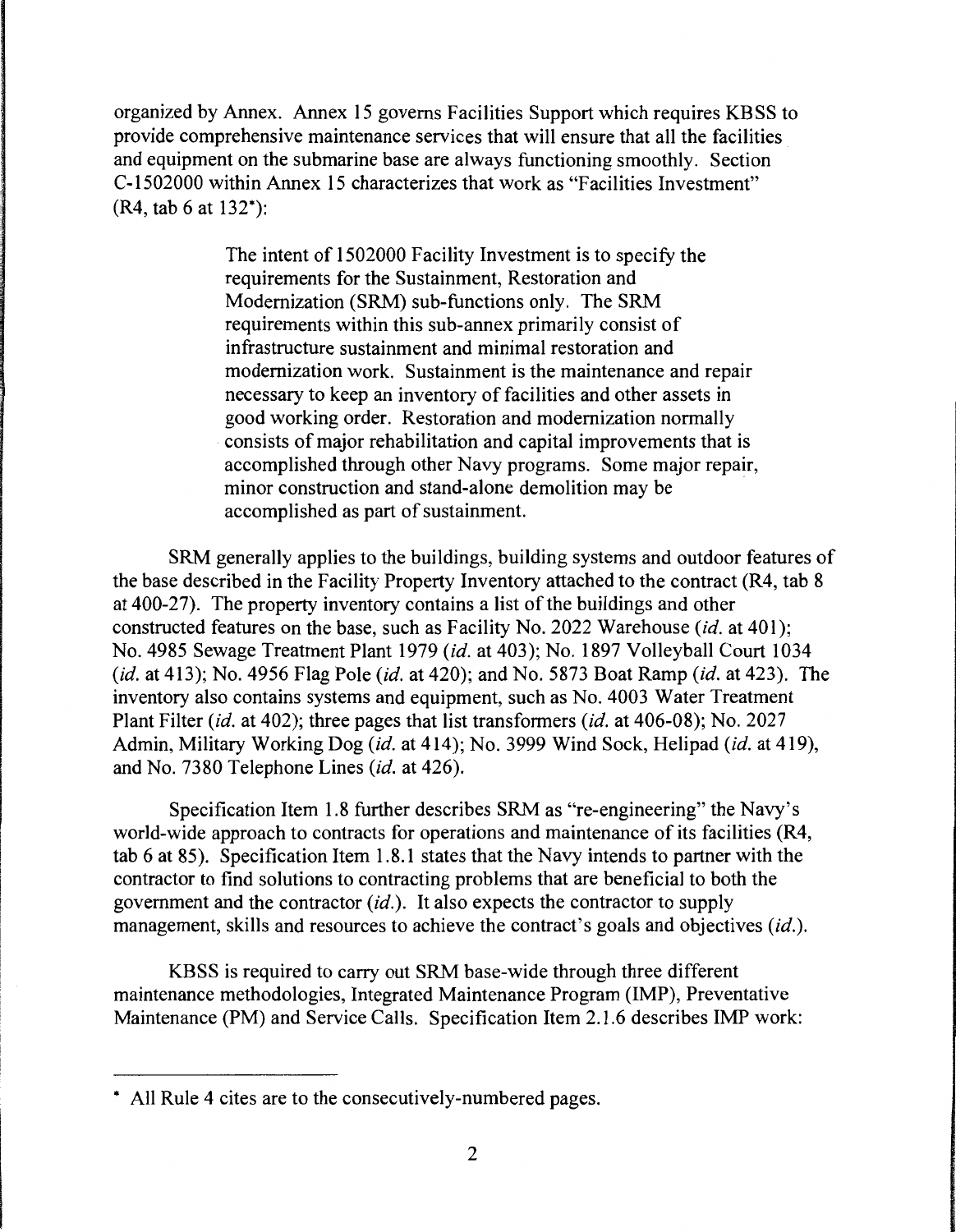IMP is a recurring state-of-the-art, reliability-centered inspection, testing, maintenance and repair program that determines best practices for managing the functions and consequences of failures of facilities, equipment and system components. IMP encompasses accepted commercial practices, including reactive, preventative, predictive and proactive maintenance, into one optimal program. The IMP approach gives the Contractor full responsibility to maintain systems and equipment and perform repairs whenever necessary to ensure equipment and systems are operational and remain in a constant state of readiness. Service calls will not be issued for accomplishment of repairs on systems and equipment under the IMP.

#### (R4, tab 6 at 134)

Specification Item 2.1.9 describes PM work:

PM consists primarily of inspection, testing, cleaning, lubrication, adjustment, calibration, and minor part and component replacement (such as filters, batteries, belts, hoses, fluids, oil and grease) as required to verify proper system operation; minimize malfunction, breakdown, and deterioration of systems and equipment; and maximize useful life.

### *(Id.)*

And, Specification Item 2.1.10 describes Service Calls:

Service calls are classified as emergency or routine work requests. Service calls are called into the work reception center by building occupants or generated by designated Government or Contractor representatives; are brief in scope; and do not reasonably require detailed job planning. Multiple maintenance, repair, and minor construction requirements received for the same trade in the same building or structure at the same time will be combined into one service call as long as the service call threshold is not exceeded.

*(Id.)*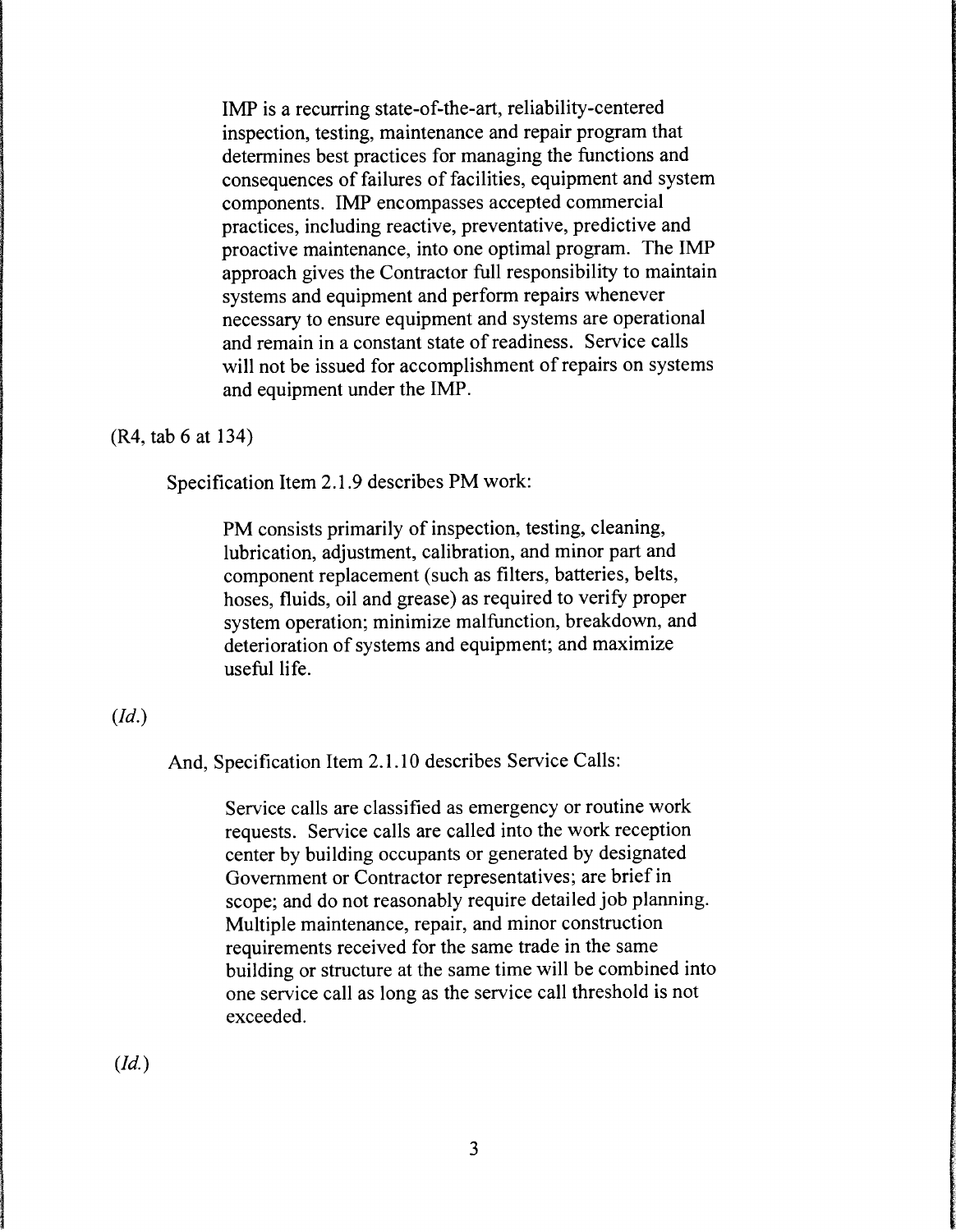The maintenance work under each of these methodologies is performed for a fixed price. The scope of each fixed-price task is established by the limitation of liability within which the work, whether IMP, PM or Service Call, is expected to be accomplished. The firm-fixed-price work is supplemented by indefinite-delivery, indefinite-quantity (IDIQ) work orders whenever the limitation of liability is exceeded. (R4, tab 6 at 109) Accordingly, FAC 5252.216-9310, COMBINATION FIRM FIXED-PRICE/INDEFINITE QUANTITY CONTRACT (MAR 2002), is included in the contract in full text (R4, tab 1 at 55). The clause provides that the quantities provided for indefinite-quantity work are estimates, but "[t]he fixed-price quantities shown in the Schedule and any accompanying exhibits are considered to be accurate estimates for this contract period" (id.).

The quantities for the fixed-price requirements are provided as the number of pieces of equipment for each covered system. The pieces of equipment covered by PM or IMP are listed in an inventory of each system. The inventories are provided in Section J as attachments to the contract. (R4, tab 8) The equipment to be maintained by PM is listed in the system inventories in Sections J-1502000-03 through J-1502000-07 *(id.* at 431-39), and equipment maintained by an IMP is listed in the system inventories in Sections J-1502000-08 through J-1502000-12 *(id.* at 441-588). The systems required to be maintained using the contractor's IMP are identified in Specification Items 3.3 through 3.3.5 as boilers, drydock systems, fire protection, HVAC and refrigeration systems, water treatment services and vertical transportation equipment (R4, tab 6 at 140-46). The Section J inventory for each of those systems is a detailed list by building of each piece of equipment or component in the system. The list for each piece of equipment includes the description, manufacturer, model number and quantity of that equipment. This listing of equipment is important because "[a]s part of the IMP, the Contractor has full responsibility for any individual occurrence or repair, including replacement up to and including the FFP limit of liability of \$5,000 in direct material and direct labor cost for each piece of equipment per incident unless specifically stated otherwise for specific equipment or system" (id. at 140-41). Specification Item 3.3 again states that Service Calls will not be issued for accomplishment of repairs on systems and equipment maintained under IMP *(id.* at 140-41 ).

Section J contains a similar detailed list of systems and equipment subject to PM that identifies every piece of equipment in every building or facility to be covered (R4, tab 8 at 431-40). The fixed-price limit of liability for repairs on equipment covered by PM is \$2,500 for direct labor and direct material cost per occurrence (R4, tab 6 at 138).

In contrast, there are no facilities or equipment identified for maintenance pursuant to Service Calls. Instead, Services Calls are expected to arise from anywhere on the base, other than for IMP systems. "The Contractor shall perform service calls to accomplish any work identified within the entire boundary of the installation and will include a wide variety of work." (R4, tab 6 at 136) Specification Item 3.1 reiterates that Service Calls will not be issued for accomplishment of repairs on systems and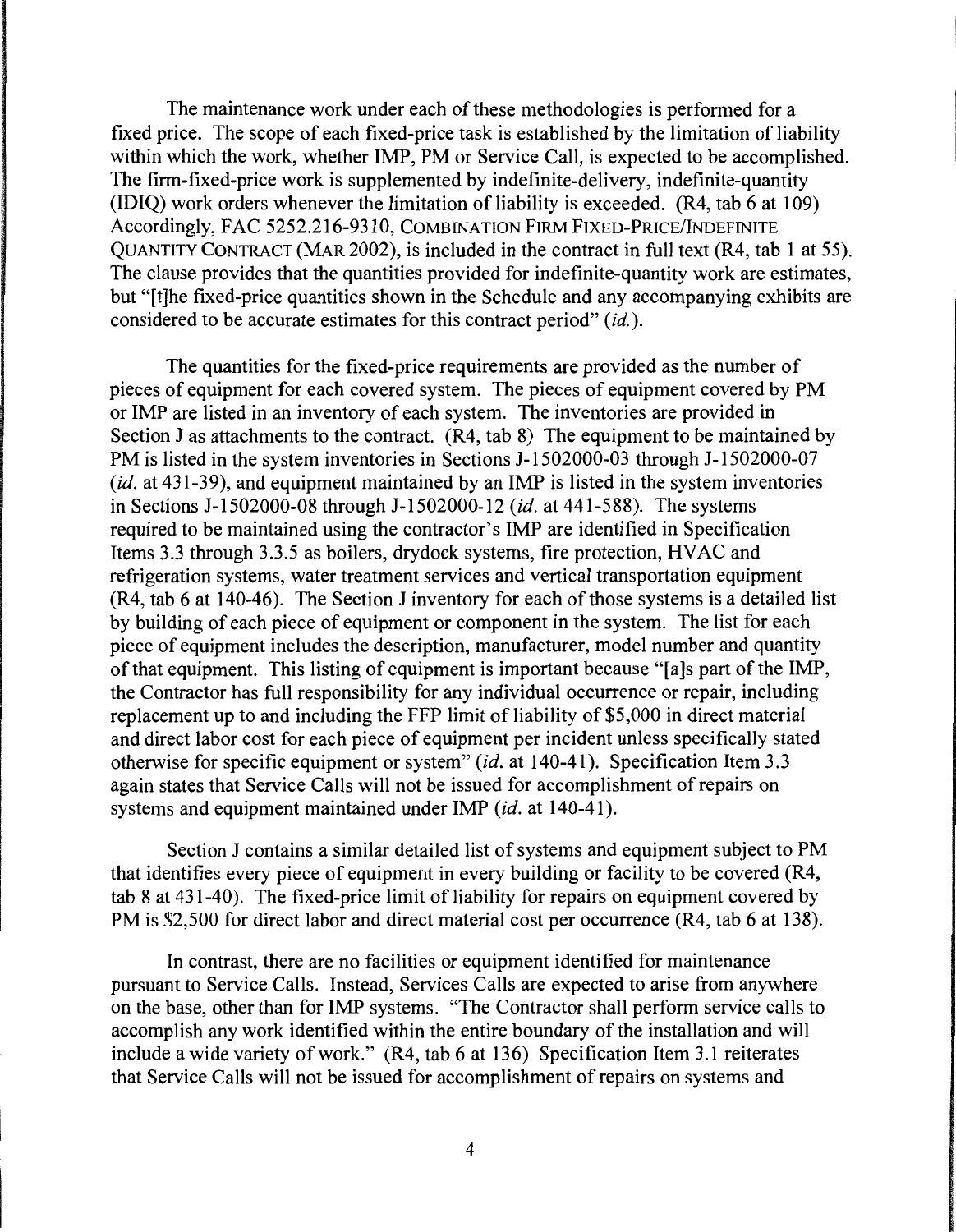equipment maintained under IMP *(id.* at 140-41 ). The description of Service Call work was provided by historical data in Section J-1502000-02 which only indicates the variety of work that can be encountered (R4, tab 8 at 428). The parties agree that KBSS's bid was based upon the projected number of 11,455 Service Calls (gov't mot. at 4; app. opp'n at 4). The fixed-price limitation of liability for Service Calls is 32 direct labor hours and \$2,500 direct material costs (R4, tab 6 at 136). Although KBSS's initial proposal included a description of its estimating methodology for Service Calls that utilized an average time of 5 hours per call (app. supp. R4, tab 22 at 295), its final proposal that was incorporated into the contract acknowledged that it will perform Service Calls anywhere within the boundaries of the base without regard to its labor hour average estimate (R4, tab 1 at 2; app. supp. R4, tab 48 at 1173).

### II. The Claims

When the contract was awarded, the inventories in Section J were not complete. From the outset of performance, the government sought proposals from KBSS for the addition of systems and equipment to the PM or IMP specification. These additions are reflected in Modification Nos. 2, 4, 5, 8, 9, 10, 13 and 17 (R4, tabs 10-12, 14-16, 18, 22). Notwithstanding the succession of modifications on 30 August 2012 KBSS submitted to the contracting officer a request for equitable adjustment (REA I) to obtain additional compensation of \$576,864.08 for maintenance it performed on equipment that was not identified in the equipment lists provided in Section J (R4, tab 28). In response to the REA the government issued Task Order No. 0241 on 30 September 2012 (R4, tab 29). Task Order No. 0241 was a continuation of the Navy's effort to refine the system inventories. The Navy assured KBSS that "[t]his is not intended to be a final settlement for the work." And the "Government is still reviewing other aspects of the work." *(Id.* at 1242)

The text of the task order acknowledges that equipment not listed in an inventory was not included in the contract. The task order states that it was issued in response to KBSS's request regarding work that was "not in contract" because it was "not specifically listed in the contract inventory" (R4, tab 29 at 1242). The task order provided payment to KBSS for work that exceeded the limitation of liability for certain Service Calls and IMP work, and "for work on specific items of equipment that the Government agrees were omitted from the equipment systems inventory" *(id.).*  Although the government indicated that it would continue to review other aspects of the work, no resolution was forthcoming and KBSS submitted a certified claim for \$394,196, the unpaid portion of REA I, on 29 November 2012 (R4, tab 28 at 1235).

Just days after receipt of the claim, the Navy issued Modification No. P00008 to update the IMP Vertical Transportation Equipment System Inventory and the Vertical Transportation Equipment System Inventory for Inspection, Testing, and Certification.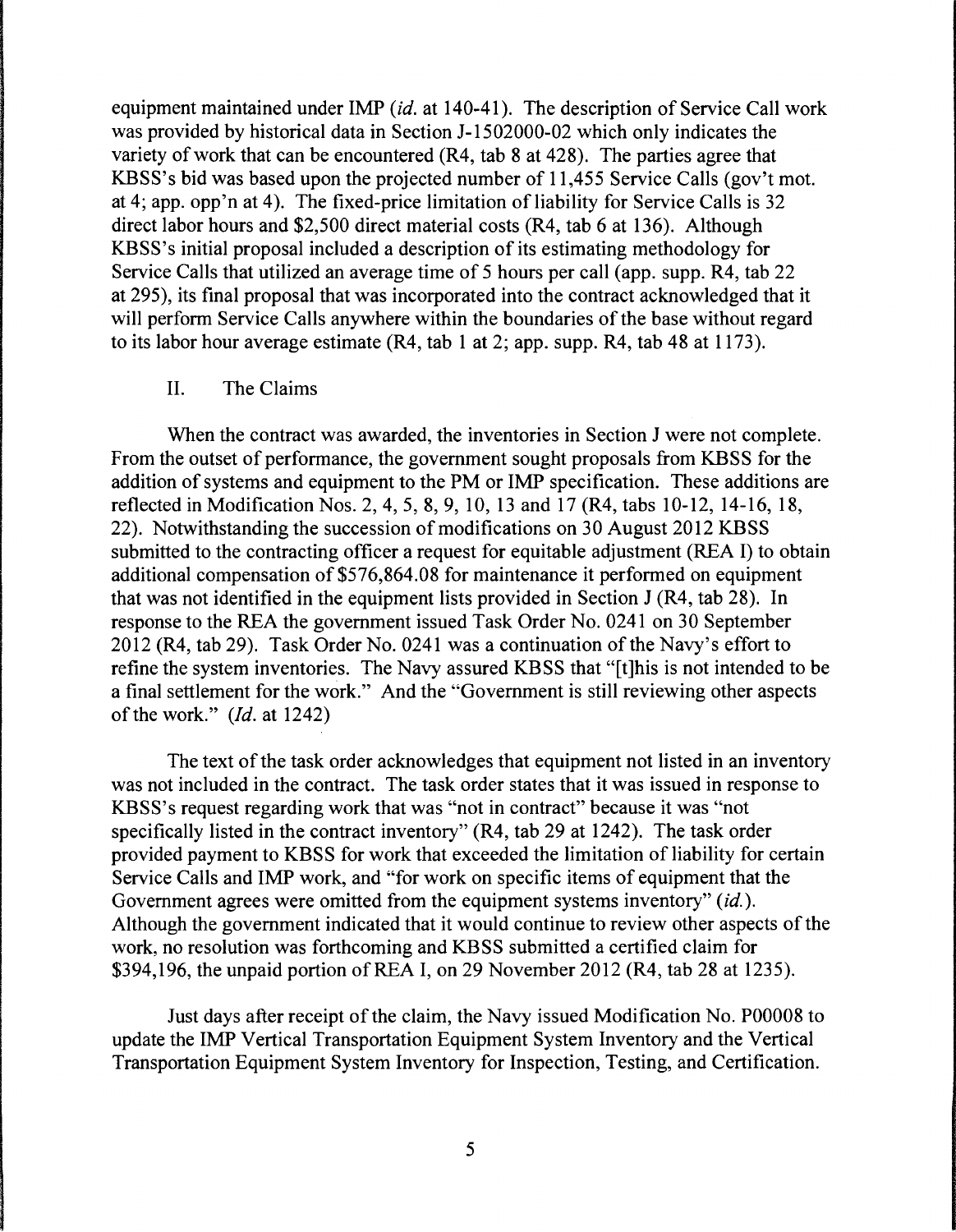The modification incorporated items that, having been left off the inventory list at time of award, were "omitted from the contract." (R4, tab 14 at 939)

The claim pursues the same reasoning as that modification. KBSS relies upon Specification Item 1.5 to assert that equipment not identified in the contract is considered not in contract (R4, tab 28 at 1235). Section 1.5 states:

> Throughout the PWS, the workload data is generally referred to as being located in Section J. **Section J provides** data such as **inventories,** maps, floor plans, and tables **to represent** the type, **quantity and location** of services to be provided. However, offerors are encouraged to visit the project site during the site visit for offerors and to visit the technical library during posted hours as part of its due diligence to assess the nature of work and conditions under which work is to be performed.

(R4, tab 6 at 84) (Emphasis added)

In the claim, KBSS states that it relied upon the lists in Section J to bid the contract. The claim was made necessary by the government's position that it could issue Service Calls for any work within the boundaries of the installation, even where the work called for did not relate to facilities or equipment listed in the contract (R4, tab 28 at 1235). KBSS says that no item in the claim is listed in an inventory in Section J *(id.* at 1236).

The Navy initially considered the claim to have "some merit" (R4, tab 31 at 1288), but on 18 December 2013 a contracting officer's final decision was issued denying further relief (R4, tab 32 at 1292-97). KBSS appealed from that decision to this Board 14 March 2014 (ASBCA No. 59213, R4, tab 34).

On 10 December 2013, KBSS submitted REA II to the contracting officer for payment of \$1,152,975.38 for work not identified in Section J of the specification that it had not completed at the time of its first REA. KBSS submitted a certified claim for the amount of the second REA on 24 June 2014, and appealed the final decision denying the claim to this Board on 2 September 2014. (ASBCA No. 59532, app. supp. R4, tab 59 at 1212)

According to the letters referenced in the claims, the Navy issued service orders that were of such complexity that the work was equivalent to IMP tasks rather than the simple work KBSS expected to perform as service calls. KBSS accuses the Navy of impermissibly issuing Service Calls on equipment that should be included in an IMP. "The Government's position that service calls may be issued for similar IMP equipment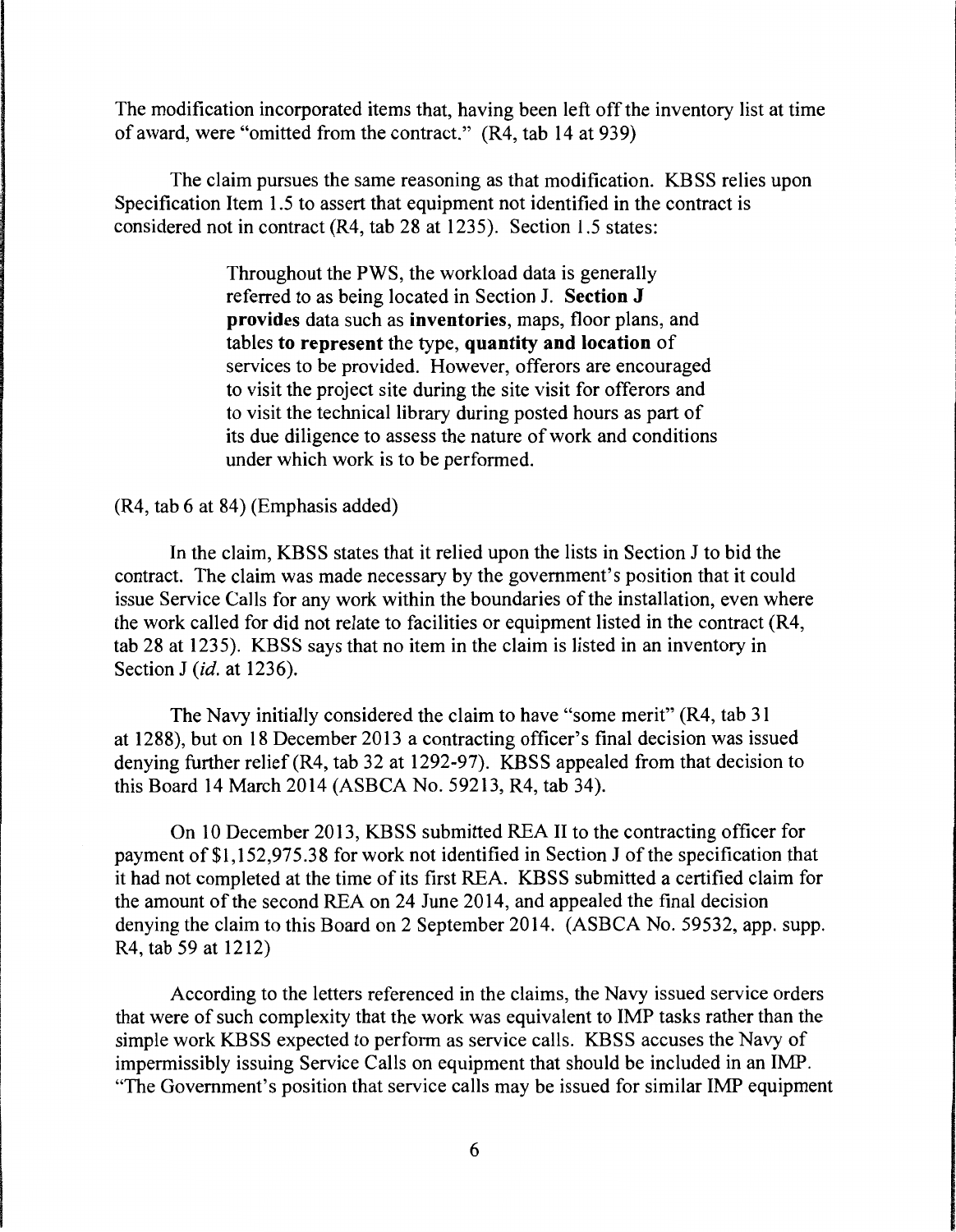is contrary to what is stated in Sections C-1502000 Facilities Investment Spec Item 3.1." (R4, tab 25 at 1154) The claims contain lists of services ordered by the Navy that KBSS considers improper because the maintenance required was more sophisticated than work suitable for Service Calls, was performed on equipment that is related to an IMP system, or was not included in the contract because the equipment was not identified on a system inventory list in Section J.

On 18 December 2013 the Chief of Contracts, Renee M. Comfort, issued a final decision denying KBSS's 29 November 2012 claim. The decision describes Service Calls as any service for the types of work included in the contract within the boundary of the installation. (R4, tab 32 at 1292-93) The decision describes IMP work as proactive repair and maintenance of every part of each system designated in Specification Item 3.3 and included in Section J documents, exhibits, and other attachments. "[A]ll mechanically and electronically interlocked ancillary parts, equipment, and components of the system and equipment whether specifically listed or not" are included in IMP work. *(Id.* at 1294) But only "[m]ajor components of IMP systems and equipment are included in Section J" *(id.).* The Navy expects the contractor to determine the parts included in every IMP system using information from the original equipment manufacturer (OEM) for each system component. "The OEM specifications provide the ancillary parts, equipment, and components that pertain to the systems and equipment requiring maintenance in IMP" (id.). Therefore, the government would not modify the contract to incorporate the equipment in the claims because it believes those are ancillary parts already included in the IMP systems.

Although the Navy acknowledged in the decision that Service Calls on "IMP type" equipment can cost more than routine maintenance, it concluded that the contractor was aware that the cost of Service Calls would vary. It therefore denied KBSS's claim for Service Calls issued on IMP-like equipment not identified in Section J that KBSS considered Not In Contract (NIC). The Navy rejected KBSS's claim for NIC equipment because "[a]ny service for the types of work included in the contract is within the scope of the contract as long as it is within the boundary of the installation" (R4, tab 32 at 1295). Under the Navy's interpretation of the contract everything on base is covered by Service Calls unless it is part of an IMP-covered system and anything that should be in an IMP-covered system is included "whether specifically listed or not" *(id.).* So equipment that is NIC simply does not exist.

The Navy similarly rejected KBSS's claim that it has been required to do out of scope non-SRM work. This is the portion of the claim first considered by the Navy to potentially have merit. The Navy agreed in the decision that KBSS had performed non-SRM Service Calls. Upon further review, the Navy determined that this aspect of the claim was also subject to a case-by-case determination by the contracting officer as the work arose whether it should be performed as a Service Call (R4, tab 32 at 1296). The decision explained that tasks beyond the scope of SRM could nonetheless be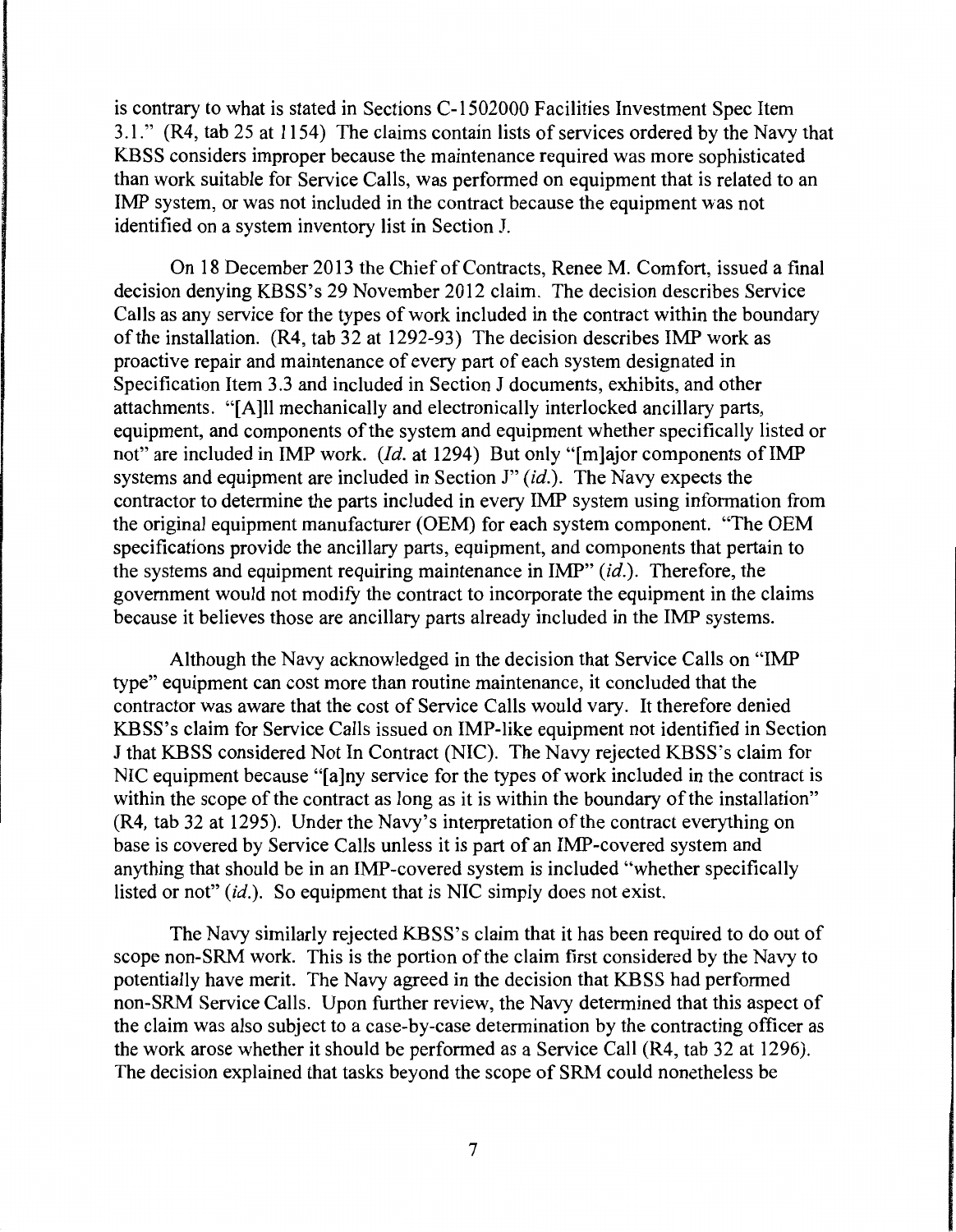within the scope of the contract if the Navy considered the work mission critical and appropriate to be performed under the contract.

### DECISION

### I. The Government's Motion for Summary Judgment

The Navy asserts that these appeals can be resolved by summary judgment because the questions presented by the complaints are entirely matters of contract interpretation. The Navy argues that the plain language of the fixed-price sections of the contract makes KBSS responsible both for Service Calls anywhere within the boundary of the base and for repair work on IMP equipment. According to the Navy's interpretation, there is no equipment on base that was left out of the contract and KBSS is improperly labeling fixed-price IMP work as Service Calls, which are impermissible on IMP equipment.

Although the Navy's motion discusses the REAs, the complaints and the affidavit KBSS filed with its subsequently withdrawn motion for summary judgment, it does not address the reason KBSS claims the work items in the claims are not within the contract's scope. The Navy dismisses the affidavit of Mr. Gary Barkhurst, president of KBSS, in which he testifies that the contractor relied upon the specific inventory of equipment in Section J to formulate its bid because there is no Section J inventory for Service Calls (gov't mot. at 7). However, Mr. Barkhurst also testified that the Navy issued Service Calls for equipment that he considered IMP equipment, because the work performed was equivalent to IMP-level service (gov't mot. at 7). Ignoring that point, the Navy argues that KBSS is entitled to no relief because each of the work items in the claims is within the fixed price for Specification Item 3 .1 or within the fixed price for Specification Item 3.3 because repair of all components is required in every IMP (gov't mot. at 10).

The Navy does not confront the premise of the claims until it argues in its reply brief that "KBSS did not specify in its claims that it also sought payment for the work that it allegedly performed on unlisted components of IMP or PM systems" (gov't reply br. at 11). Even in that argument, the Navy attempts to force KBSS's claims into its interpretation of the FFP contract requirements. The Navy claims that KBSS's characterization of the equipment missing from Section J as "components" was not previously raised as a dispute to the contracting officer. It asserts that KBSS's allegations that it was ordered to perform work on such components should therefore be dismissed as outside the Board's jurisdiction. (Gov't reply br. at 12)

Alternatively, the Navy argues that KBSS's assertion that the components in its claims are not covered in the contract means KBSS is interpreting the IMP specification to cover systems but not the components that make up the system (gov't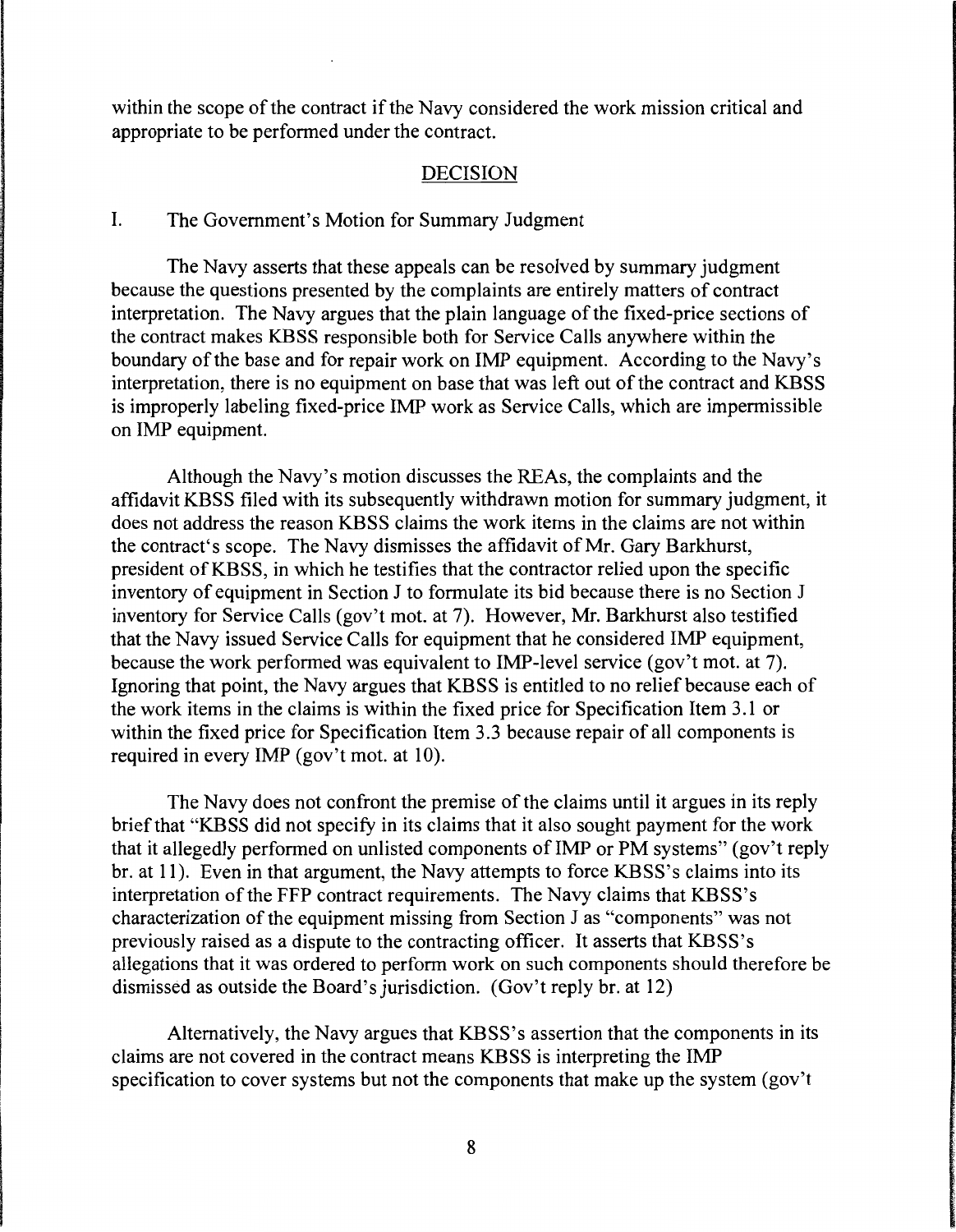reply br. at 14). The Navy argues KBSS's claims were properly rejected because it is required to maintain each IMP system in operating condition. To do so, KBSS must maintain all the constituent parts of each system, even if each part is not listed in a system inventory. *(Id.)* Thus, still refusing to recognize that the claims are not intended to only address equipment that may be part of an IMP-designated system; the Navy asserts KBSS has already been paid for the work in the claims because the IMP repair work KBSS erroneously refers to as Service Calls is actually repair work required within the fixed-price IMP specification.

The Navy also argues that KBSS should have identified whatever equipment was not listed in the system inventories, or at least known such equipment was included in the contract even if not listed (gov't reply br. at 14). "It is undisputed that not all of the components and subcomponents of systems listed in Section J are separately identified there" *(id.* at 12). The Navy concludes therefore that the absence of individual components from a system list was a patent ambiguity. Having failed to inquire with the contracting officer regarding evidently missing equipment, KBSS is responsible for maintaining those parts as well. In either event, the Navy insists the contract must be interpreted to require KBSS to perform any Service Call on equipment that is not included in a Section J inventory under the fixed-price Service Call boundary to boundary specification. *(Id.* at 9, 16)

Contract interpretation is a question of law which the board may resolve by summary judgment. *Certified Constr. Co. of Kentucky, LLC,* ASBCA No. 58782, 15-1 BCA, 36,068; *ThinkQ, Inc., ASBCA No.* 57732, 13 BCA, 35,221. When considering such a motion, we look to Federal Rule of Civil Procedure 56 for guidance. Board Rule  $7(c)(2)$ . Pursuant to that rule, summary judgment is only appropriate if there are no material facts in dispute. The government's motion does not raise questions of material fact because it does not require an examination of either the nature of the equipment in KBSS's claims or even the scope of IMP work. Rather we are only asked to resolve whether the specification is defective if the PM or IMP inventories do not include all the equipment in the covered systems. *Bay Decking Co.,* ASBCA No. 33868, 89-2 BCA, 121,834 at 109,847 ("[O]uestions of contract interpretation and, in particular, whether a specification is defective or not, is a question of law, not fact."). Thus, we can determine whether the Navy is entitled to judgment on the motion before us without a hearing. *Groathouse Constr., Inc.*, ASBCA No. 38418, 90-3 BCA 1 23,147.

Appellant argues in response to the government's motion that the parties' conflicting interpretations create an ambiguity which cannot be resolved on summary judgment (app. opp'n at 4). Appellant relies on *Raytheon Company,* ASBCA No. 58212, 15-1 BCA | 35,999 at 175,863, to assert that "[o]n an issue of contract interpretation, summary judgment may only be granted where there is no ambiguity in the contract terms at issue which would require our reliance upon extrinsic evidence to resolve the matter" (app. opp'n at 28). Appellant's citation to *Raytheon,* however, fails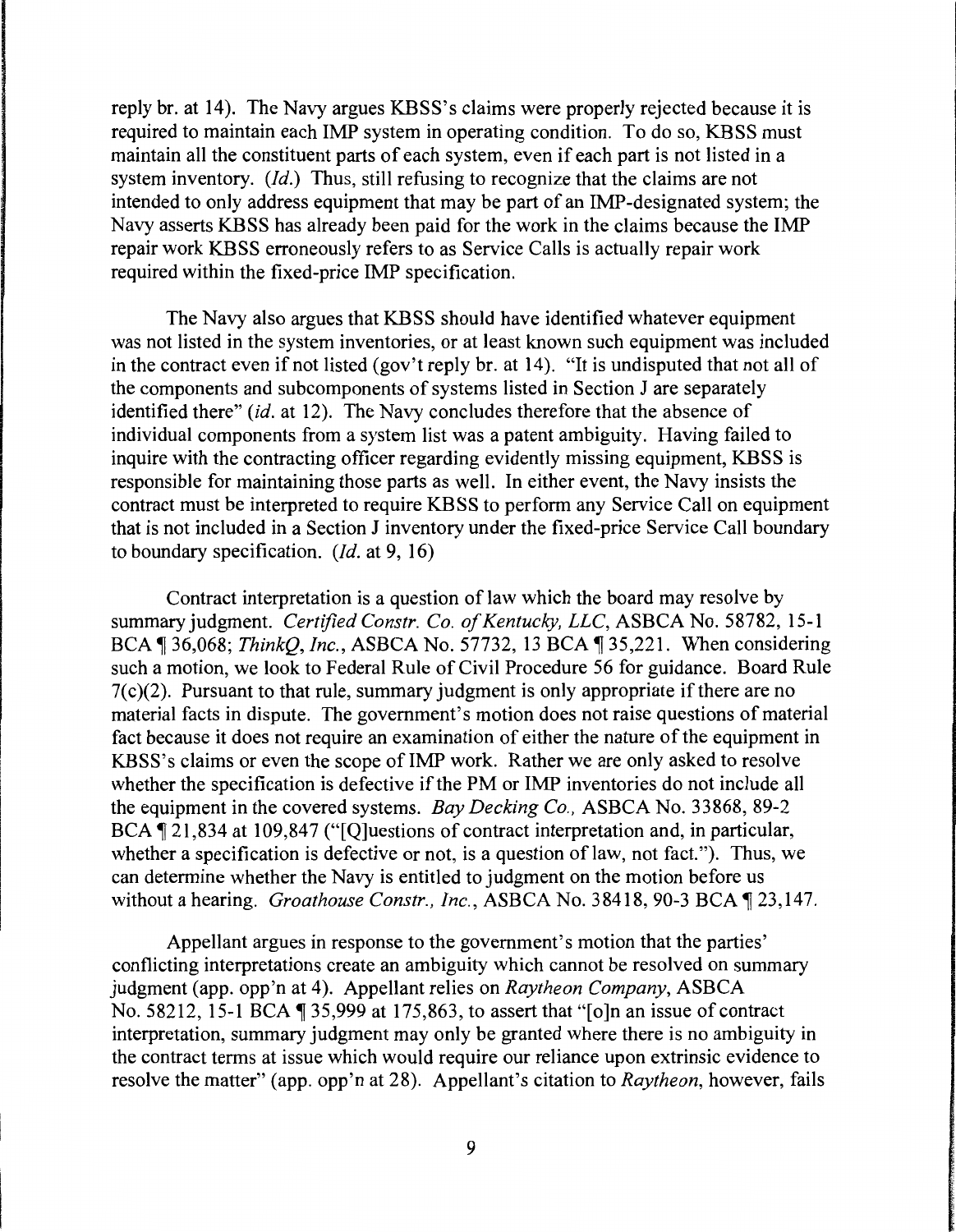to focus on the determinative element of that analysis, whether extrinsic evidence raises questions of material fact. Instead, appellant's interpretation of *Raytheon* appears to suggest that the mere allegation of ambiguity is sufficient to present a factual dispute that should prevent consideration of summary judgment. Contrary to appellant's broader reading of *Raytheon,* the Board's precedent does not require rejection of a motion for summary judgment upon the appearance of an ambiguity in disputed contract language. *ThinkO*, 13 BCA ¶ 35,221. Although disputed material facts do not prevent consideration of the government's motion, it is not entitled to judgment. As explained below, the government's argument does not rely on a reasonable interpretation of the contract. Accordingly, the government's motion must fail.

# 1. Government Misstates the Claims

The Navy's arguments are primarily directed at a claim KBSS has not made. KBSS's claims do not ask for payment for Service Calls on equipment that is part of an IMP-system inventory (gov't mot. at 10-12). Nor are the claims demanding payment simply because Service Calls were issued on equipment not listed in a Section J inventory *(id.* at 12-14). The Navy is correct that KBSS is bound to perform any Service Call work within the boundaries of the base, but that analysis has almost nothing to do with KBSS's claims.

The Navy's analysis is misdirected because it refuses to recognize that KBSS is not requesting payment for Service Calls pursuant to Specification Item 3.1. Specification Item 3.1 does not pertain to the allegedly complex IMP-like maintenance in the claims. KBSS has not asserted in its correspondence, its claims, or its complaints that the Navy was in fact issuing Service Calls on equipment identified in Sections J-1502000-08 through J-1502000-12. Also, KBSS is not requesting payment pursuant to Specification Item 3.3 because it asserts that none of the equipment in the claims is identified in Specification Item 3.3 or in system inventory in Section J. KBSS characterizes the claimed work as IMP work because the work was allegedly of the same complexity as IMP work. KBSS's claims seek to recover the costs it allegedly incurred to perform the same type of repair as that required in the maintenance programs it developed for the equipment listed in Sections J-1502000-08 through J-1502000-12. That work also cannot be ordered by Service Call because Service Calls are prohibited on IMP equipment. Unlike IMP work, Service Call work is simple and requires no advance planning. According to KBSS, any work the Navy orders that is equivalent to IMP maintenance must be on equipment that appears on an inventory in Section J (R4, tab 25 at 1155). There isn't a dispute on this point when the equipment is listed in a system inventory. But it becomes the central contention between the parties if the equipment is not listed in Section J. At that point, KBSS claims the equipment is not included in the contract and any maintenance it has performed is not authorized by the contract.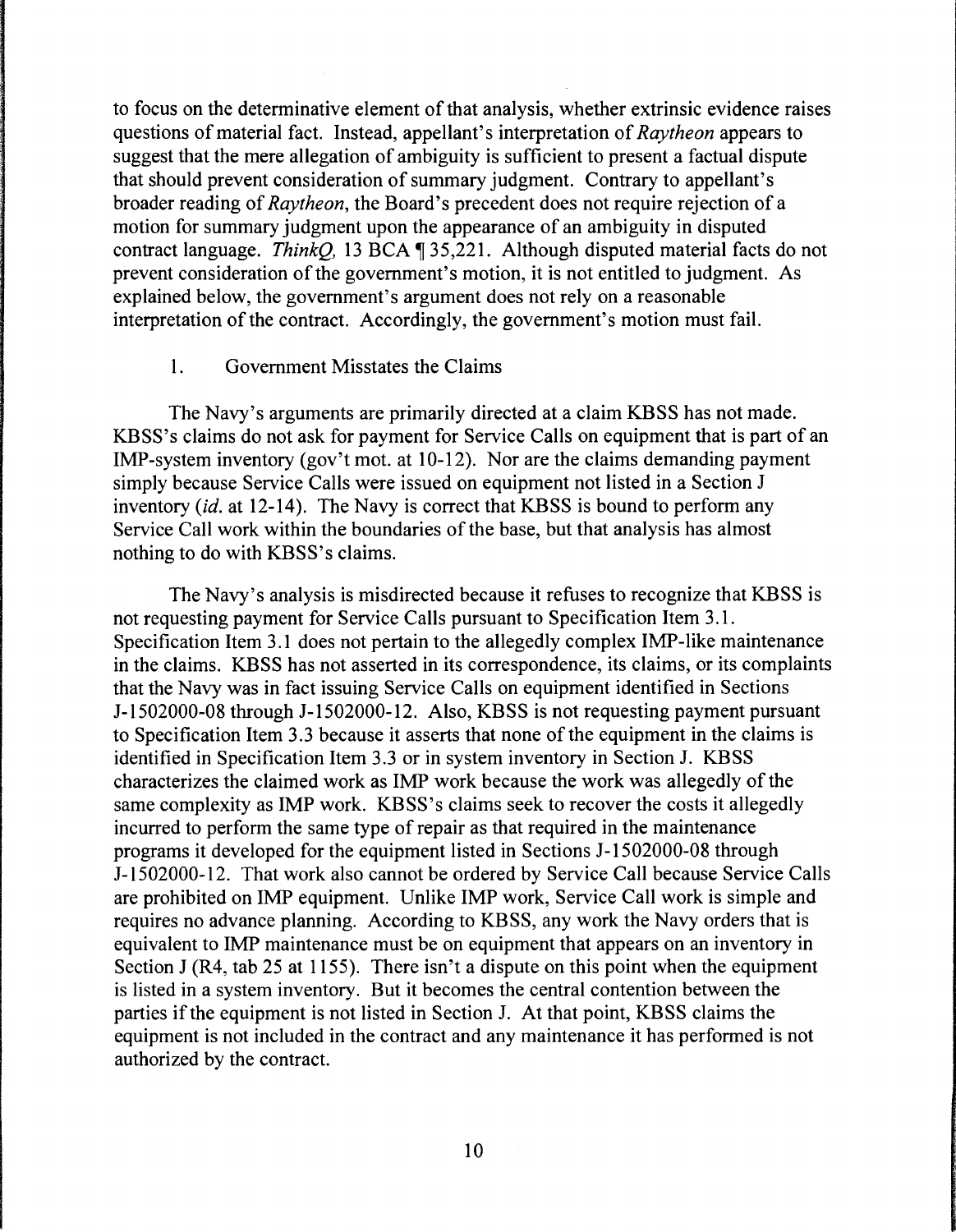KBSS has consistently referred to such equipment as Not in Contract (NIC) (R4, tab 28 at 1235-36). In response to the REA, the contracting officer recognized the significance of KBSS's reference to NIC work. While acknowledging the Section J tables are inaccurate, the contracting officer accepted the fact that KBSS's reference to NIC work pertained to equipment it encountered that was not identified in Section J (R4, tab 26 at 1231). The contracting officer understood that KBSS's reference to NIC work does not refer to additional Service Calls *(id.).* In its motion, the government ignores this history to formulate its argument that KBSS is claiming additional payment for repair of IMP equipment or to avoid its broad responsibility for Service Calls (gov't mot. at 10-14; gov't reply at 6-7). It also ignores KBSS's statement that none of the equipment included in its claims is identified in Section J system inventories (R4, tab 28 at 1236). While it maintains these arguments, the Navy also acknowledges that KBSS's claims for NIC work do not refer to equipment that is listed in a Section J inventory (gov't reply br. at 12 n.6). The Navy's contradictory positions arise from its presumption that all equipment on base is covered within the fixed-price specifications, regardless of the nature of the work ordered. That presumption is not supported by those specifications.

- 2. Unidentified IMP equipment is not in contract
	- A. Section J Defined the IMP Systems

Section C of the contract states clearly that the systems designated for PM or IMP service are defined by the system inventories in Section J. Each Specification Item that designated a system for PM refers to an associated equipment inventory in Section J (R4, tab 6 at 138-40). Each system identified for IMP maintenance refers to a specific associated inventory. Specification Item 3.3 states that "[t]he systems and equipment, including associated inventories shall be included in the IMP and addressed in the IMP Spec Items below" *(id.* at 140). Specification Item 3.3.1 requires an IMP for boiler systems that is applied to the inventory supplied in Section J-1502000-08 (id. at 141). Under Specification Item 3.3.2 an IMP is required for Drydock systems, covering the equipment inventory supplied in Section J-1502000-09 *(id.* at 143). The IMP for Fire Protection systems is required by Specification Item 3.3.3 for the inventory supplied in Section J-1502000-10 (id.). Specification Item 3.3.4 requires the IMP for HV AC and refrigeration systems be applied to the equipment listed in the inventory in Section J-1502000-11 *(id.* at 144). And the IMP in Specification Item 3.3.5, for Vertical Transportation Equipment, applies to the inventory of equipment supplied in Section J-1502000-12 (id. at 146). There is no provision in the contract for IMP maintenance on equipment outside the systems and inventories identified in Specification Item 3.3.

Each system inventory appears to be a comprehensive list of equipment representing its associated system. The lists include small parts as well as larger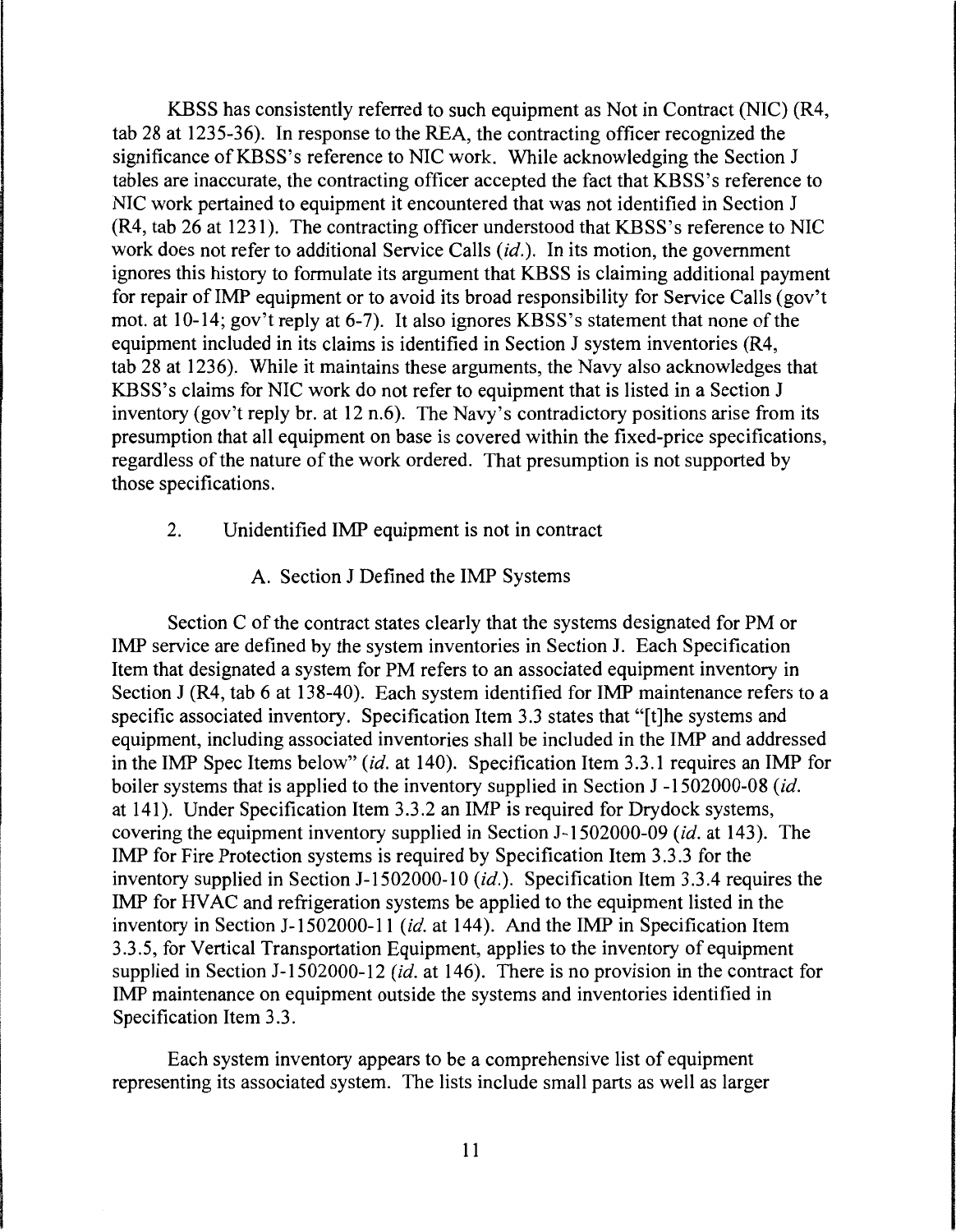components (R4, tab 8 at 440-588). Based upon the apparently exhaustive lists, the contract could not be read to imply that the Navy intended an IMP to cover additional equipment. *Compare Nissan Motor Mfg. Corp., US.A. v. United States,* 884 F.2d 1375, 1377 (Fed. Cir. 1989) (Applying a general rule of statutory construction in interpretation of trade statute, the expression of one thing is the exclusion of the alternative, *expressio unius est exclusio alterius,* the court stated that a comprehensive list of permitted activities means activities left off the list are not permitted.). When nothing in the contract suggests that the inventories are partial or incomplete, a bidder could reasonably rely on the equipment listed in the IMP inventories when formulating its fixed-price bid for each IMP system, as KBSS argues it did. KBSS claims it relied upon the instruction in Specification Item 1.5 to verify the workload required by the contract (R4, tab 28 at 1235). That Item informed the contractor that the Section J inventories describe the type, quantity and location of the work (R4, tab 6 at 84).

KBSS asserts that it was not possible for a contractor to formulate a bid other than by relying upon the Section J equipment lists (R4, tab 25 at 1155, tab 27 at 1232, tab 28 at 1235; compl.  $\P$  15). The Navy appears to acknowledge that fact.

> Here, the equipment lists in Section J of the Solicitation (incorporated into the contract) are unambiguous, and they are the only equipment lists needed to interpret the contract's facilities investment work requirements. KBSS did not bid the contract work on what the solicitation should have said or what the lists should have contained; it bid the work based on what the solicitation did say, including the contents of the fully integrated (even assuming they contained omissions) lists in the solicitation's J Tables.

(Gov't reply br. at 4-5)

This interpretation was confirmed pre-bid by the Navy's response to bidders' questions. The Navy acknowledges that bidders inquired where the component pieces of the IMP systems were identified (gov't reply br. at 15). The question arose in relation to Section C-1601000, but it also "applies to other Sections/ Annexes that require submission of an IMP" *(id.).* The government's responses were either to direct the bidders to the base technical library or to state that detailed system inventories were not in the government's database *(id.).* The parties agree that the base library did not contain lists of system equipment. Such lists were not necessary for formulation of a bid. The system inventories included in Section J of the solicitation eliminated the need for a separate database of IMP system parts. The Navy believes, however, that KBSS had to know, based on its expertise that it could not formulate its IMP price, as it says it did, on servicing only the equipment listed in the Section J inventories *(id.*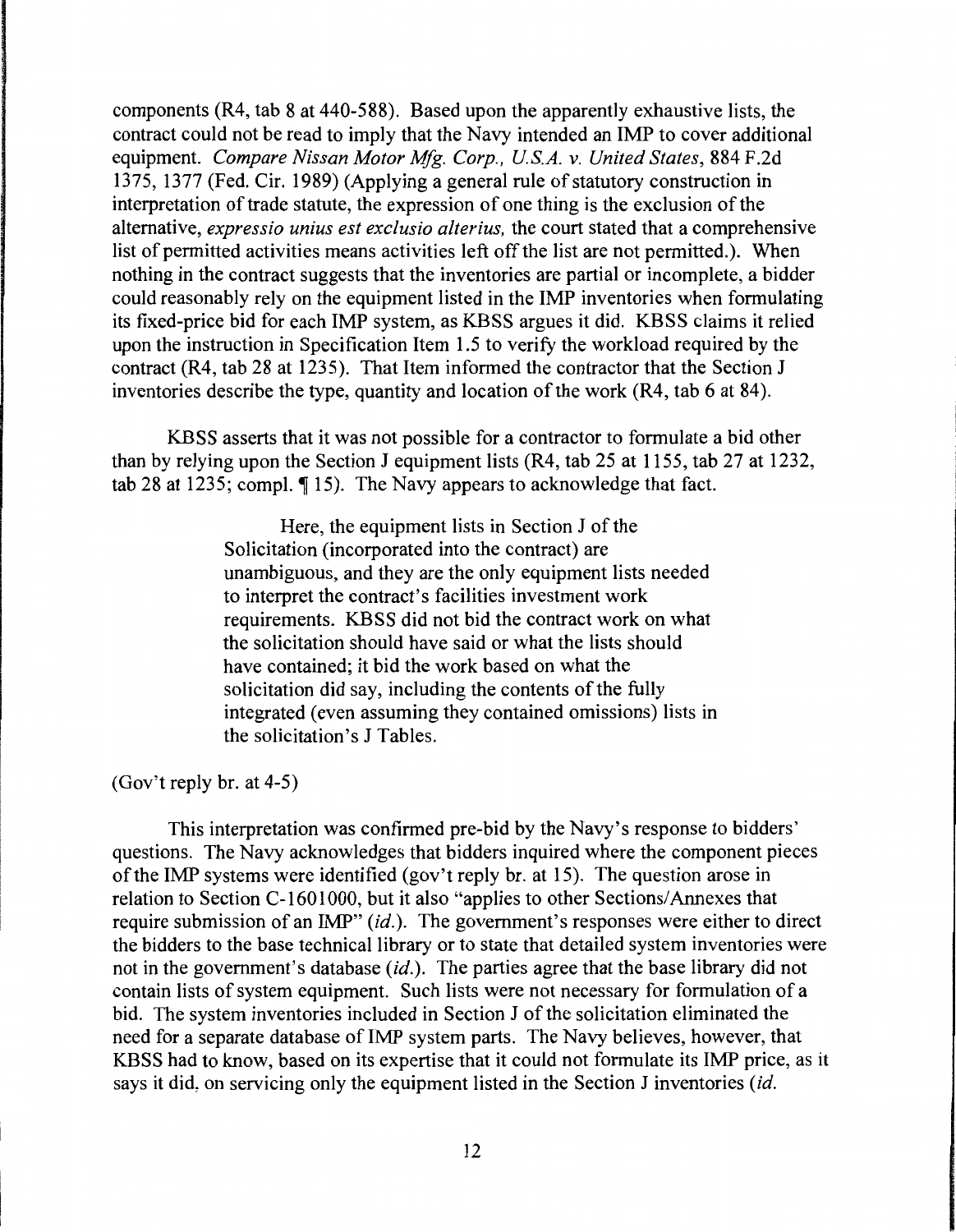at 16). The Navy interprets the contract to place the burden on KBSS to perform an integrated maintenance plan without the component parts of the system being specified in Section J (gov't mot. at 14). According to that interpretation, prior to award the solicitation placed responsibility on KBSS to identify the parts of every system for which an IMP is to be developed. The Navy cannot support this interpretation with language from the contract. Nor can it identify contract terms that placed KBSS on notice that it must define the parts of each IMP system for itself. The contract cannot reasonably be read to impose the requirement to define systems on the contractor. Such a requirement would render the inventories in Section J, and every reference to them in Section C-1502000, superfluous.

The Navy's interpretation is also unreasonable because it would allow only a portion of an IMP system to be identified. The contractor cannot reasonably know all the equipment outside a Section J inventory to be included in an existing IMP-designated system. This is true even in the Navy's interpretation because all the facilities and equipment within the boundary of the base not listed in an IMP inventory are subject to the Service Call requirement. Also, the government insisted at oral argument that no base equipment is inherently IMP. The requirement for IMP-level service can only arise from the government's exercise of its discretion to identify select equipment as subject to an IMP requirement. When KBSS receives a service order to perform IMP-like maintenance on equipment that is not identified in a system inventory the Navy has presumably determined that the equipment in the service order requires an integrated maintenance plan. The IMP level work in a service order necessarily becomes subject to a change order pursuant to Specification Item 1.3 because Annex 15 prohibits Service Calls on IMP equipment (R4, tab 6 at 136). The contract cannot reasonably be interpreted otherwise.

The government asserts that an additional modification to add such equipment is unnecessary because IMP requirements already include all ancillary pieces of equipment in every system. The Navy's argument presumptively includes such equipment in the fixed-price portions of the contract, but it fails to explain how a fixed price determined by the parties based upon a delineated set of equipment could also fairly include a significant amount of equipment unidentified at the time of the price determination.

The government's explanation is that KBSS should find such unidentified equipment performing the maintenance requirements established by the original equipment manufacturer (OEM) (R4, tab 32 at 1294). That is implausible. There is no evidence that there is a single manufacturer of any of the IMP systems. As can be seen in the Section J inventories, the systems in Specification Item 3 .3 may be made up of disparate parts with components from different manufacturers (R4, tab 8 at 440-588). Numerous manufacturers are listed for the different pieces of equipment. For example, 13 manufacturers are listed for equipment in one Facility, No. 1028, on a single page of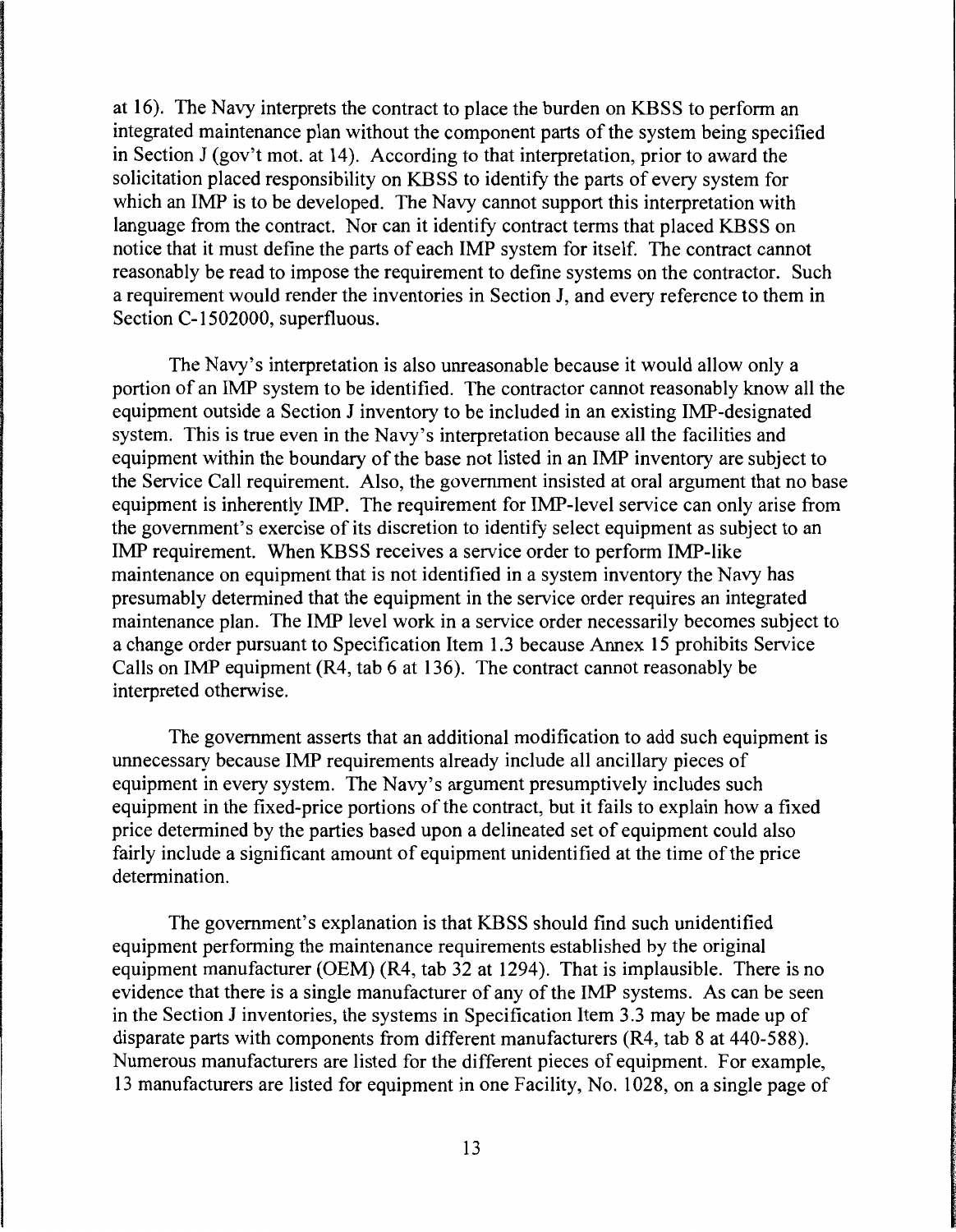the fire control system inventory *(id.* at 444 ). Half a dozen more are listed in the other facilities on that page. Thus, there is no unified source that could identify the parts of an IMP system. To enable the contractor to incorporate the maintenance recommended by all the manufacturers into its IMP those components must be identified as part of that system.

The Navy argues that the specification cannot be defective even when equipment was left out of an inventory because missing equipment may be considered within the scope of the contract. Whether missing equipment may be within the scope of the contract does not resolve the government's liability for additional cost. Work outside the specification is not properly identified for proposal purposes, and cannot be accounted for in a final price. KBSS claims this is the problem here. It alleges it is not being paid for IMP work according to the price for IMP services. By asking the contractor to perform IMP work up to the limit of liability for Service Calls the government may be able to obtain a higher level of performance for a lower price than the contractor otherwise would have agreed to supply those services.

Alternatively, the Navy asserts the absence of numerous parts of IMP systems from Section J inventories was a patent ambiguity which KBSS failed to question before bidding (gov't reply br. at 15-16). The Navy mistakes the nature of this alleged ambiguity. The patent ambiguity doctrine is not applied to every ambiguity because the doctrine has the effect of relieving the government from the consequences of its own poorly drafted contracts. *Triax Pac., Inc.* v. *West,* 130 F.3d 1469, 1475 (Fed. Cir. 1997). The doctrine is applied only to contract ambiguities that are so "patent and glaring" that it is unreasonable for a contractor not to discover and inquire about them. *Id.* Thus, a contractor's obligation to inquire regarding ambiguities before bidding does not include a duty to ferret out things the government has chosen to leave out of an otherwise whole contract. The plain terms of this contract when read as a whole gave no indication to a bidder that the detailed lists of equipment for each IMP-designated system were incomplete. Seeing no ambiguity, KBSS was under no duty to inquire if the government intended to contract for maintenance of more parts than those listed in Section J.

# B. Fixed Quantities were Presumed Accurate

KBSS's reliance upon the Section J inventories was also justified based on the Combination Firm-Fixed-Price/Indefinite-Quantity contract clause, FAC 5252.216-9310 (R4, tab 1 at 55). That clause informs the contractor that all fixed-price work is identified in the schedule and the accompanying exhibits. And, "[t]he fixed-price quantities shown in the Schedule and any accompanying exhibits are considered to be accurate estimates for this contract period." *(Id.)*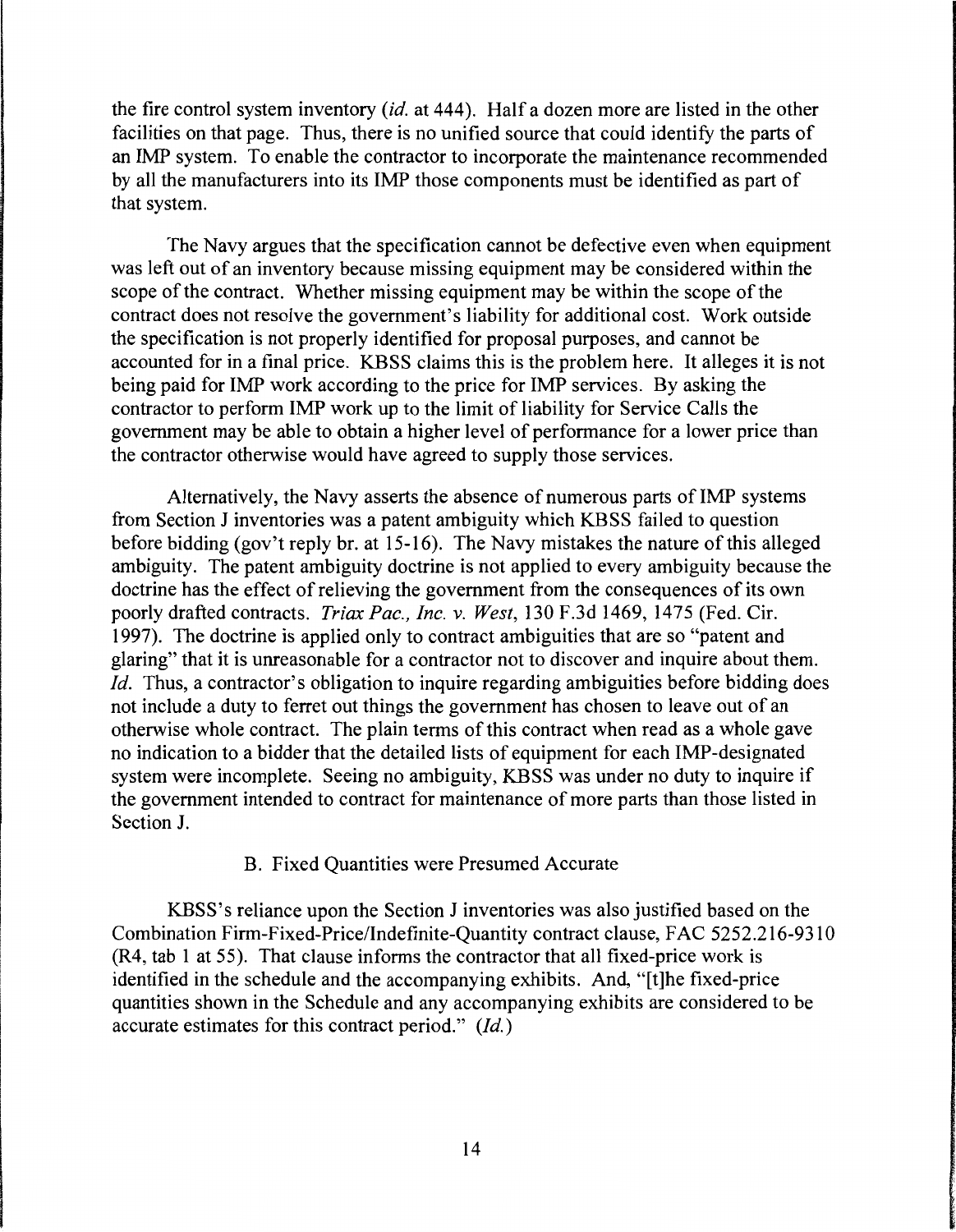The only reasonable reading of that provision is that the specific quantities included in the Section J inventories accurately represented the work. Therefore, a bidder may reasonably rely on the inventories to formulate its bid. KBSS claims that it did so because "[n]o other method was available to determine the scope of the fixed-price portion of the work within the time available to bid the contract" (gov't mot., ex. A, Barkhurst aff.  $\P$  7; R4, tab 27). Having chosen to identify the systems to be maintained by IMP by providing lists of the equipment in each, the government cannot deny its responsibility if the specific quantities of equipment listed in the specification are inaccurate (R4, tab 26). Nor can the government force the contractor to perform IMP-level maintenance on equipment that was not identified in the bidding process by fixed-price Service Calls.

#### C. The Modifications Support KBSS's Interpretation

The Navy's motion relies on a contract interpretation in which the contractor is responsible for every part of an IMP system, without regard to the parts listed in the associated system inventory. That interpretation conflicts with the plain language of the modifications and work order. "Interpreting the contract as a whole requires the Board to interpret all documents that are part of the same transaction together." *Relyant, LLC, ASBCA No.* 58172, 16-1 BCA ¶ 36,226 at 176,748 (citing RESTATEMENT (SECOND) OF CONTRACTS§ 202(2)). The changes to the contract added equipment to the specification because that equipment had been "omitted from the contract." The government agreed that equipment had been omitted because it had not been included in a systems inventory list (R4, tab 14 at 939, tab 29 at 1242). The language of the modification and the task order reflects appellant's interpretation of the contract. Equipment suitable for IMP work was to be identified in the system inventory lists and, if not, such equipment was "left out of the contract." The modification and task order show that it was also the Navy's interpretation that equipment not included on a system inventory list in Section J was "omitted from the contract." That interpretation was expressly incorporated into the contract pursuant to clause A.2, Amendment Incorporation (R4, tab 1 at 2). Thus, the Navy contractually established that the specification was defective when equipment was not listed in a systems inventory.

This is further illuminated in the pre-claim correspondence. The parties' letters fully describe the circumstances surrounding the modifications and work order permitting the correspondence to be considered in the context of the entire contract. As with contract interpretation in general, we construe the language in the modifications and the parties' intentions with regard to those changes by reference to the context of the entire contract, including the modifications, as well as the contemporaneous circumstances. The parties' understandings when the modifications were executed as well as other pre-dispute actions are afforded great weight in judging the intent of the parties in agreeing to the modifications. *Applied Companies,* ASBCA No. 50593, 04-2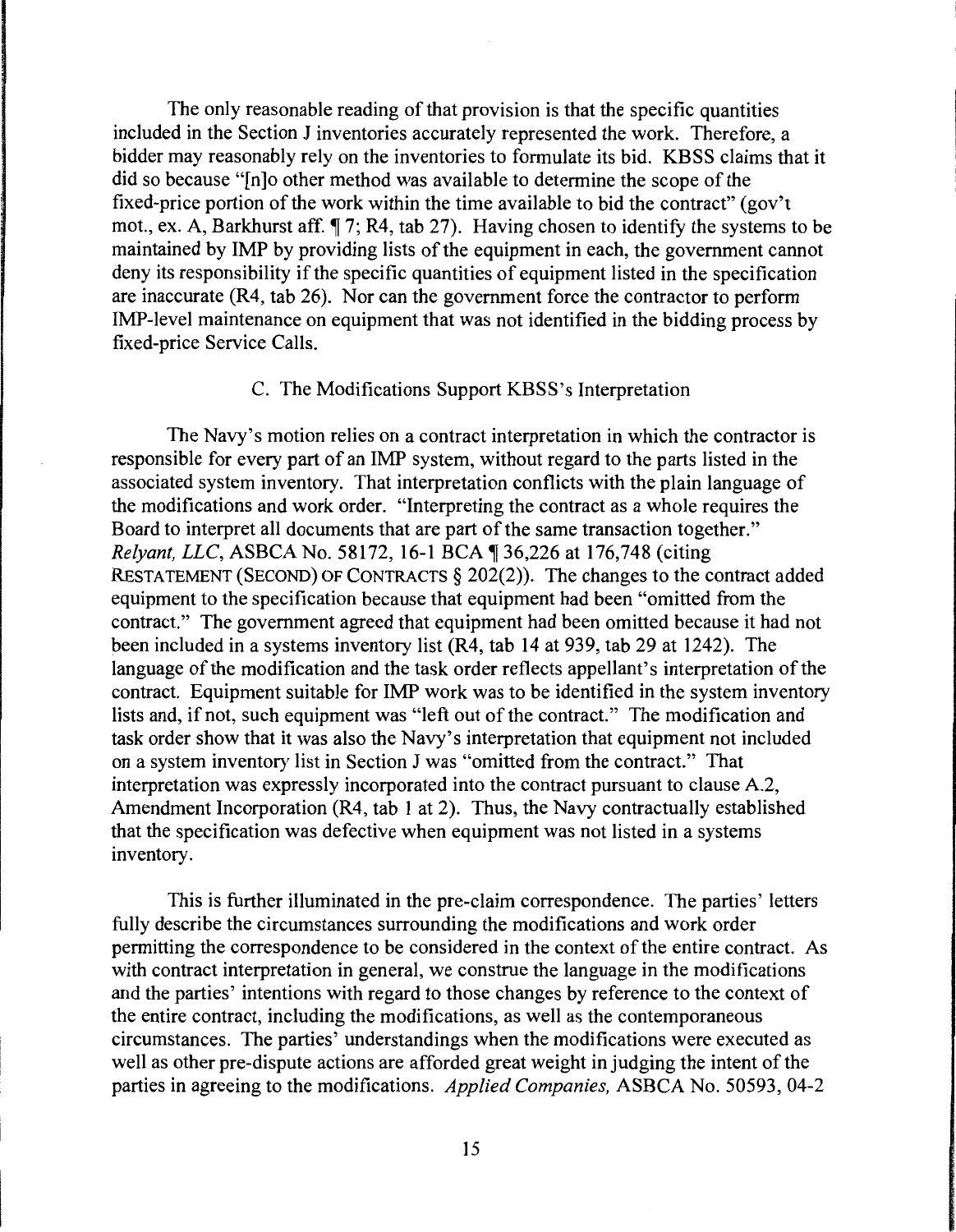BCA ¶ 32,786 at 162,166. In a 30 August 2012 letter that accompanied the first REA, KBSS asserts that it has performed work on IMP equipment omitted from the contract (R4, tab 25). KBSS characterizes such work as not in contract (NIC). KBSS's REA does not identify service orders as NIC. Instead, it identifies a significant amount of equipment as NIC. Nonetheless, at that time, KBSS promised to perform Service Calls within the boundaries of the installation provided that IMP equipment was understood not to be within the scope of Service Calls.

In its 6 September response, the Navy acknowledged that Section J was inaccurate, but informed KBSS that it could order Service Calls on IMP-like equipment and the restriction on Service Calls pertained to specifically listed IMP-equipment not to a type of work (R4, tab 26). In response, KBSS stated that the contract does not include IMP-like work outside Section J. It considers IMP work outside Section J to be omitted from the contract. According to KBSS, this is the only possible interpretation of the contract because a contractor cannot formulate a bid on maintenance of equipment that is not identified in the contract (app. opp'n at 2, 3, 16). Work on equipment that is not identified necessarily has to be performed under the terms for IDIQ work *(id.).* 

Subsequently the Navy again acknowledged that the equipment added by the modification required a different level of service than the work required for equipment maintained by individual Service Calls (gov't reply br. at 17-8; R4, tab 29). In accordance with that change, the government was required to add two separate groups of equipment to the contract: 1) "equipment that clearly exceeded the cost of a Services Call or an [IMP] for the equipment" and 2) the equipment "omitted from the equipment systems inventory" (R4, tab 29 at 1242). Not unlike the situation in these changes, KBSS seeks similar treatment for other equipment it has allegedly serviced outside the contract system inventories.

### D. No Service Calls on IMP Equipment

The Navy requests dismissal of KBSS's complaint because it sees no distinction between repairs ordered pursuant to Specification Item 3.1 and the repairs that KBSS claims were complex IMP-like work.

The solicitation did not identify the equipment for which Service Calls could be issued but the scope of Service Calls was otherwise defined in the contract. Specification Items 3.1 and 3.3 unequivocally restrict the Navy from issuing Service Calls on equipment that is part of an IMP-covered system. The contractor therefore knew pre-contract that all the equipment included in Sections J-1502000-08 through J-1502000-12 for which it was required to develop an IMP was excluded from Service Calls. (R4, tab 6 at 136) Despite the 32 direct labor hours and \$2,500 direct material cost limit of liability, the contractor also knew that each call is intended to be brief and accomplished without advanced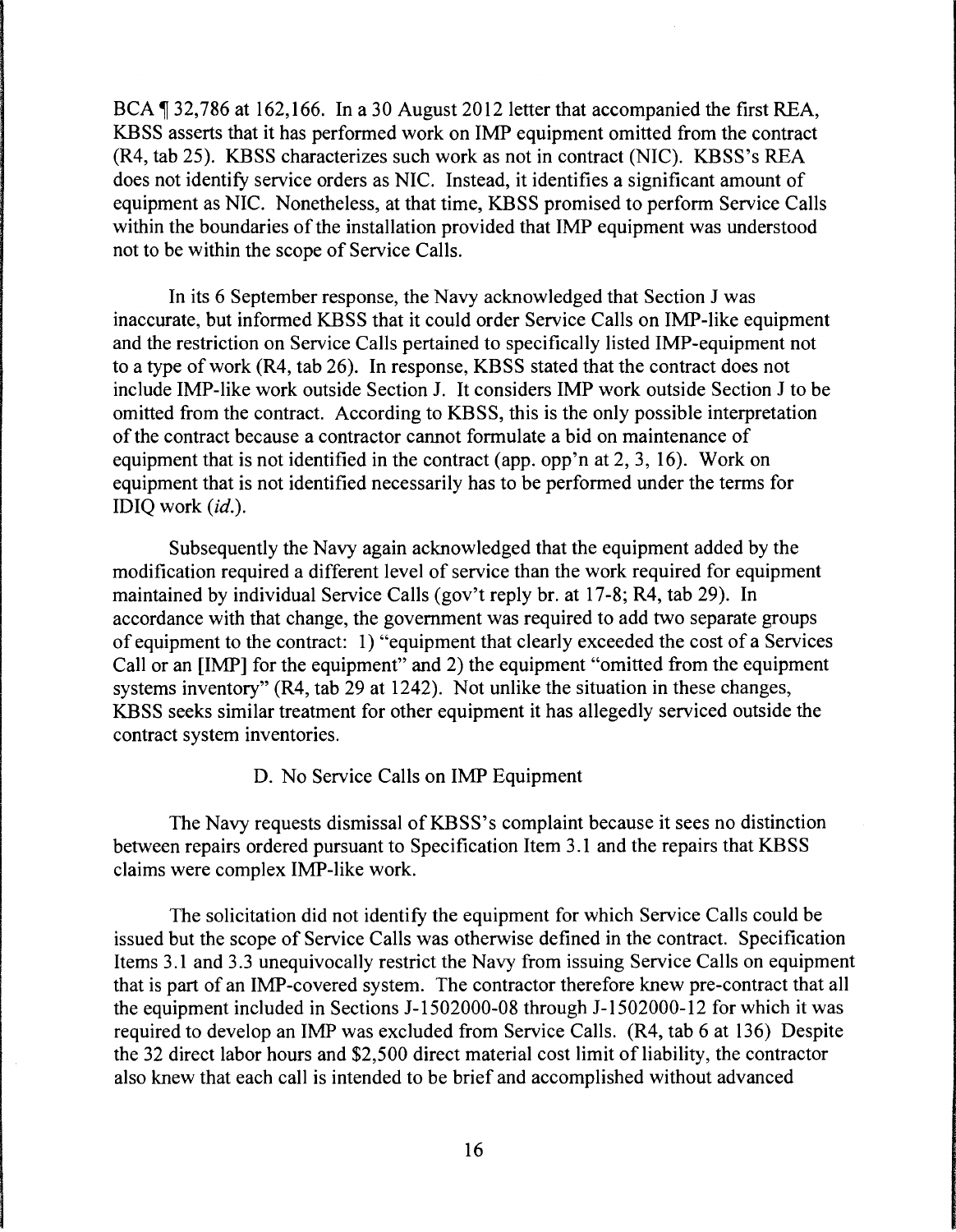planning (R4, tab 6 at 134, 136). Thus the Navy incorrectly relies upon Specification Item 3.1 as a basis to reject KBSS's claims regarding IMP-like work.

The Navy's position rests primarily upon the broad requirement in Specification Item 3.1 for KBSS to perform Service Calls base wide. The Navy combines that obligation with the limitation on Service Calls on IMP equipment, to conclude that KBSS is obligated to perform maintenance by Service Call of every other thing within the boundaries of the base. This application of the Service Call requirement is overbroad and fails to conform to the change order procedure imposed by Specification Item 1.3, "Acquisition of Additional Work." That provision does not merely extend the scope of the contract to any unidentified equipment within the boundaries of the base. It requires newly identified work be added to the contract by modification:

> The Government reserves the right to acquire additional services at additional locations in addition to the services and locations identified in the Firm-Fixed Price requirements of this contract. Additional services will be incorporated into the contract in accordance with the CHANGES clause, SECTION I or ordered under the .indefinite delivery indefinite quantity provisions of the contract. Items of work not covered by this contract but within the general intent are considered in the scope of this contract.

# (R4, tab 6 at 83)

The Navy's position ignores the instruction in Specification Item 1.3 to add newly-identified equipment to the contract because it does not accept responsibility for ill-defined IMP systems. Nor does the Navy recognize a limit on ordering complex IMP-type maintenance by Service Call. The Navy prefers to argue that the contract preserves the contracting officer's discretion to determine how each piece of equipment will be maintained, whether by Service Call, PM, or an IMP (tr. 21-4). According to the Navy, whenever KBSS identifies a piece of equipment that is not listed on a system inventory the contracting officer is free to require KBSS to maintain that equipment by Service Calls regardless its association with other equipment that may be covered by an IMP *(id.).* This aspect of the Navy's position is incorrect. If the parts identified by KBSS are previously unidentified pieces of an IMP-designated system then the actual scope of the IMP work has not been properly specified. Contrary to the Navy's argument, the government may not obtain the complete IMP maintenance program for that system through Service Calls when the contractor's IMP price was unknowingly established based on a smaller system than the one it would be required to maintain. The contracting officer's final decision recognizes that IMP-like work is more costly for KBSS. The parties did not establish a price for Service Calls for IMP-like complex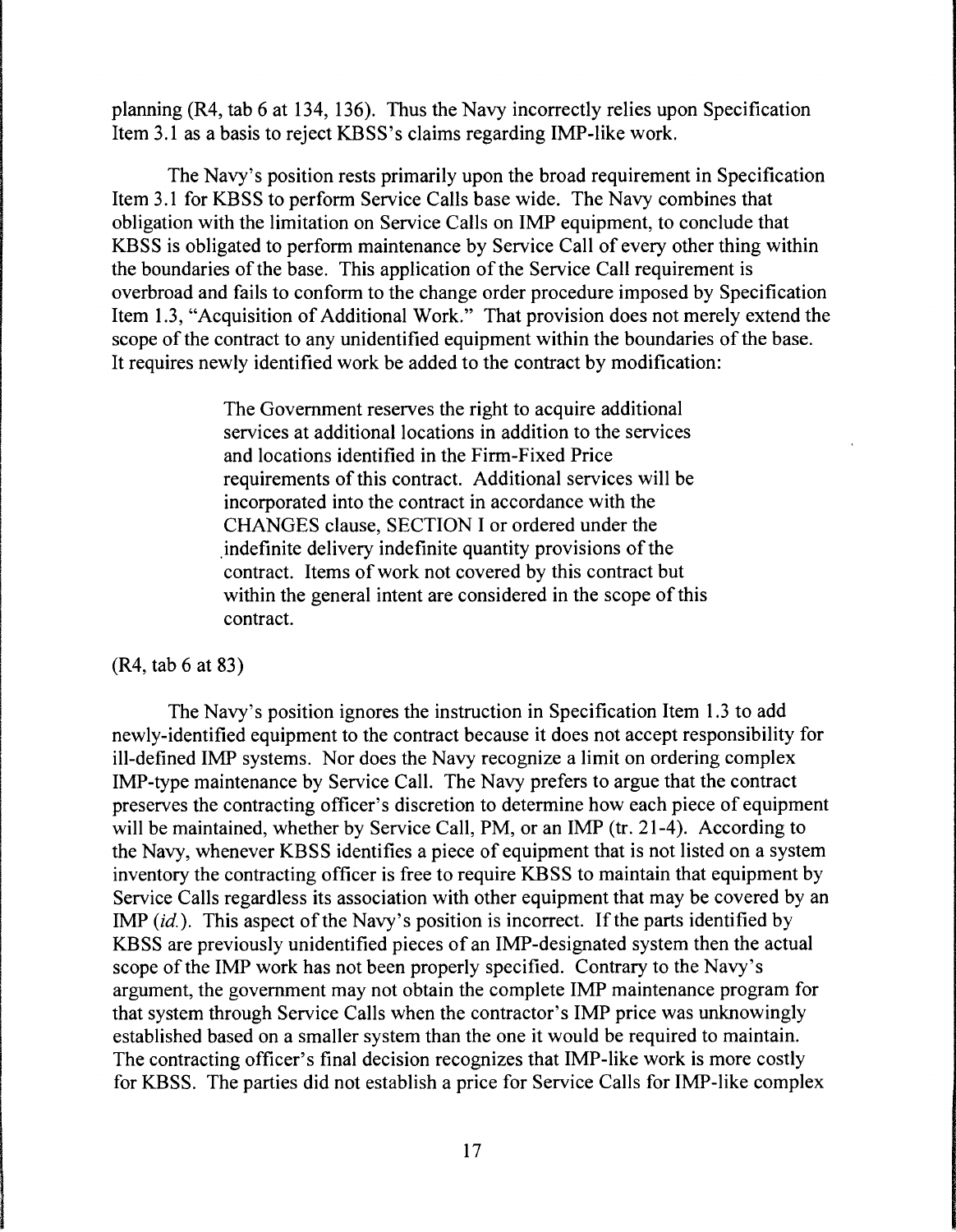maintenance. Thus, the contract cannot reasonably be interpreted to allow the Navy to make up for its defective system inventory with service orders.

The same problem arises when KBSS identifies parts from a system that has not been designated for IMP maintenance. If the maintenance required on such parts is simple, requiring no advance planning then the contracting officer may order that work pursuant to Specification Item 3 .1. However, if maintenance of the parts of a previously unidentified system require continued IMP-level service, it may be an abuse of discretion for the contracting officer to pursue a *de facto* integrated maintenance program by Service Calls.

To the extent the contracting officer has issued Service Calls for IMP-like work such Service Calls are not the same as Service Calls under Specification Item 3 .1, as explained by KBSS. The contract specifies that the Navy cannot issue Service Calls on IMP-like equipment (R4, tab 25 at 1154-55). Despite the Navy's current position, during performance it acknowledged that KBSS's characterization of "Not in Contract Work (NIC)" did not refer to Service Calls under Specification Item 3 .1 (R4, tab 26 at 1231 ). "We accept your clarification that you have identified NIC equipment, not service orders" (id.). Thus, the Navy's current insistence that KBSS's claims pertain to Service Calls under Item 3.1 appears to be confusion of its earlier understanding. Despite that confusion, the Navy recognizes that Service Calls may not be issued for IMP-level maintenance (gov't mot. at 10, 14; tr. 18). The application of that prohibition to Service Calls for complex IMP-like work, as KBSS's claims it performed, raises legal and factual issues not addressed by the government's motion. These issues entitle KBSS to a hearing on the merits of its claims.

- E. The Navy misreads the contract and the law
	- 1. IMP Is Not Contractor Defined

As discussed above, the Navy argues that every part of an IMP system does not need to be listed in Section J because the IMP requirement mandates a contractor maintenance program that covers the entire system including all its ancillary and interlocked pieces whether listed or not (gov't reply br. at 7, 12). The Navy asserts that KBSS knew that a complete system necessarily includes all the components of the system *(id.* at 13-4; R4, tab 6 at 140). According to that interpretation, KBSS is expected to know from experience what components must be included in every system on this Naval base. The Navy insists that KBSS must perform complex maintenance similar to its work on other IMP systems whenever it encounters such equipment, even if that equipment is not expressly covered under either Specification Item 3.2 or 3.3 (gov't reply br. at 16). That position is in irreconcilable conflict with the clear language of the firm-fixed-price-specifications. Specification Items under 3.3 require complex IMP-level maintenance only on five specified systems and their associated equipment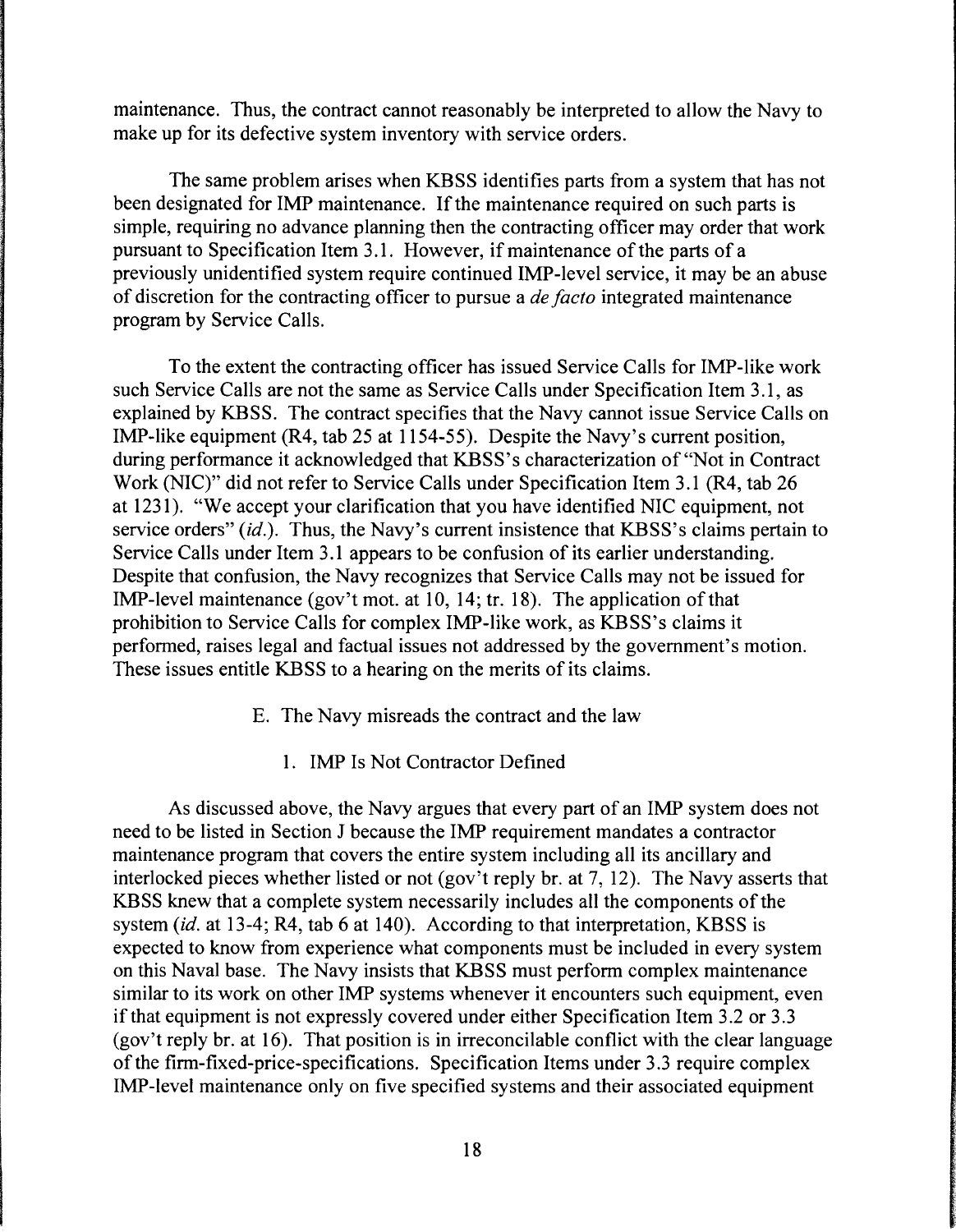inventories. Specification Item 3.1 requires simple maintenance on things not listed in either 3 .2 or 3 .3 inventories. Service Calls are further distinguished from IMP work by the express limitation in Specification Item 2.1.10 that these tasks are "brief in scope; and do not reasonably require detailed job planning." Contrary to the rules of contract interpretation, the Navy's interpretation reads those limitations out of the specifications to compel KBSS to perform Service Calls requiring detailed planning and extended time for performance. The interpretation of a contract begins with the language of the written agreement, which must be considered as a whole and interpreted so as to harmonize and give reasonable meaning to all of its parts. *NVT Techs., Inc.* v. *United States,* 370 F.3d 1153, 1159 (Fed. Cir. 2004). Creating an obligation on KBSS to perform IMP-level service on equipment that is not within the scope of a fixed-price Service Call or that is not identified in an IMP system inventory renders the contract description of each superfluous. Such an interpretation should be avoided.

### 2. Incomplete Inventories are Defective

The correspondence preceding Task Order 0241 and Modification 8 reflects that Section J of the specification was known to be inaccurate and the government was working to provide a more accurate list of equipment (R4, tab 26 at 1231; tr. 16). The government also subsequently acknowledged that identification of all pieces of an IMP system is important for the government and the contractor (R4, tab 26 at 1231). Certainly, identification of the equipment subject to an IMP informs government personnel how to request service or repairs on such equipment. They will know, or should know, that maintenance on equipment included in a system designated as IMP should not be requested by Service Call. Nevertheless, the contracting officer asserted that KBSS is responsible for all ancillary parts and equipment of a system covered by IMP even if those parts are not identified in the inventory for that system (R4, tab 32 at 1294). The contract, however, does not shift the burden to define those parts onto the contractor. The Navy chose to establish the parameters of each IMP-designated system by including a list of equipment for every system in Section J (R4, tab 8 at 440-588).

Definition of the complete system inventory ensures more accurate pricing by the contractor and reduces the likelihood of disputes. Conversely, the Navy chose not to identify the potential equipment that is subject to Service Calls under Specification Item 3.1. That item does shift the burden to KBSS to assume the risk to conduct simple maintenance for all equipment outside the IMP systems known or unknown. Having chosen to define the equipment in each IMP system the Navy is responsible for the parts that are missing.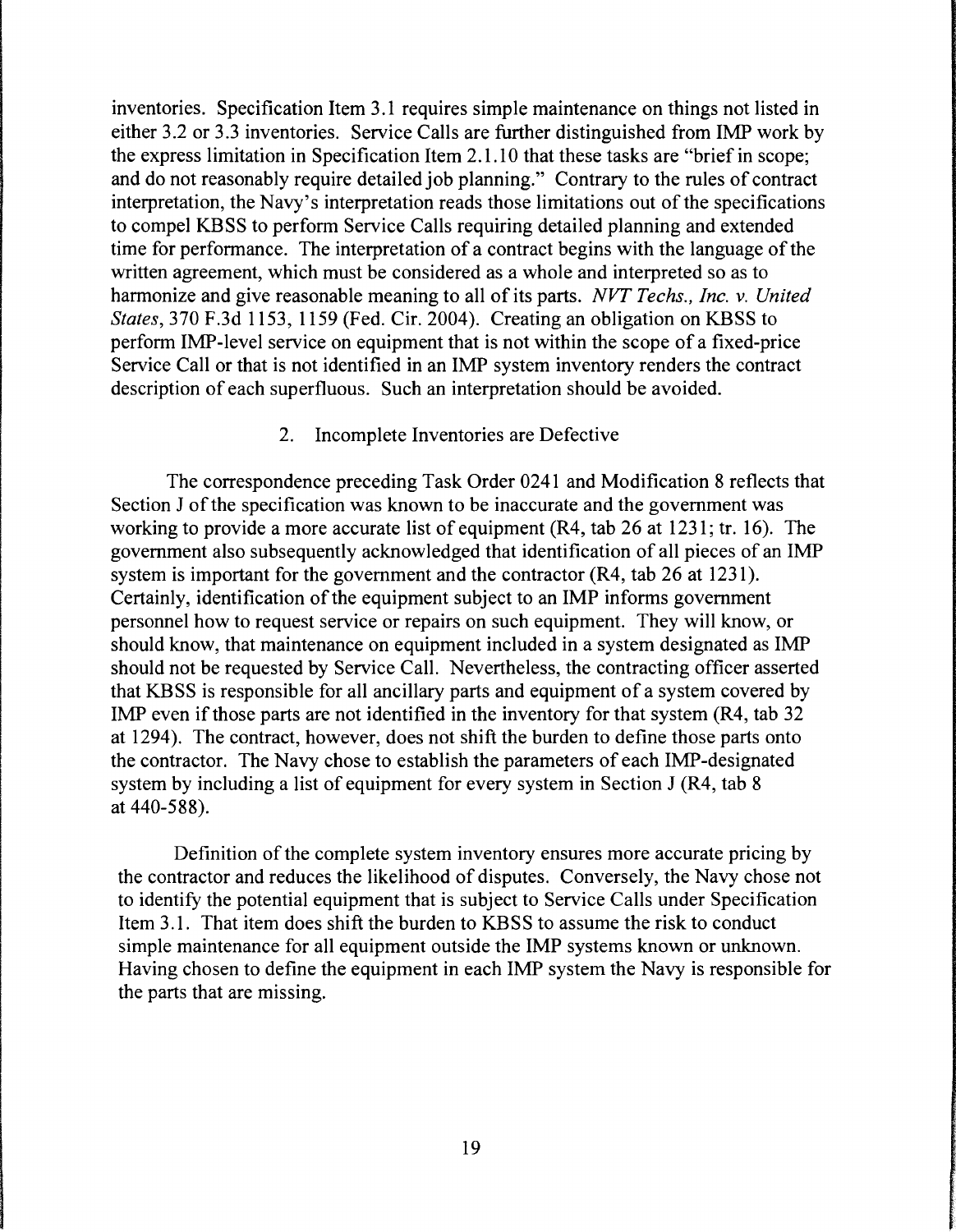#### 3. Service Calls Do Not Supplement IMP Work

KBSS claims the work it has performed on previously unidentified equipment is equivalent to the IMP maintenance requirements in Specification Item 3.3. Mr. Barkhurst testified that "[t]he Navy also issued Service Calls for equipment that was classified as IMP equipment when the contract specifically stated it would not do so" (gov't mot., ex. A, Barkhurst aff. 12). The Navy rejects KBSS's claims of newly discovered IMP-type work. "[T]here is no question that repair work on components is FFP work: it's either IMP work, or its service call work. It can't be both, but it also can't be neither." (Gov't reply br. at 16) This interpretation is based upon a supposition that equipment on base falls on either side of that dichotomy; every part receives either simple service under Item 3.1 or complex service under Item 3.3. This dichotomy breaks down when KBSS encounters equipment requiring IMP-level service that is not identified in an IMP system. At that point, the Navy's argument that Service Calls necessarily apply to IMP-like work fails because Item 3.1 prohibits complex maintenance by Service Calls. In sum, Service Calls may not be used to avoid the consequences of the defects in the IMP-system inventories. Moreover, when a significant amount of IMP equipment has been left out of the inventories, issuance of Service Calls is problematic because such calls are equally likely to be issued on equipment that is part of an IMP-covered system. In that event, the Service Call violates the oft repeated restriction that "Service Calls will not be issued for accomplishment of repairs on systems and equipment under the IMP" (R4, tab 6 at 134, 136, 141).

Accordingly, the Navy has not shown it is entitled to summary judgment as a matter of law.

### II. Motion To Dismiss For Lack of Jurisdiction

KBSS bears the burden of proving the Board's subject matter jurisdiction by a preponderance of the evidence. *Colonna 's Shipyard, Inc.,* ASBCA No. 59987 *et al.,*  16-1 BCA 136,518. It must meet the prerequisite for Board jurisdiction under the Contract Disputes Act, 41 U.S.C. §§ 7101-7109 (CDA), by submission of a claim in writing for a contracting officer's decision, and an appeal of the decision. *Envtl. Safety Consultants, Inc., ASBCA No.* 58221, 13 BCA ¶ 35,329. Once an appeal has been filed, the introduction of additional facts which do not alter the nature of the original claim, or of a new legal theory based upon the same operative facts in the original claim, will not constitute a new claim. *Envtl. Safety Consultants, Inc.,* ASBCA No. 54995, 06-1 BCA ¶ 33,230.

There is no dispute that KBSS has satisfied the CDA requirement for submission of its claims to the contracting officer. In its reply brief, however, the government raises a jurisdictional question based on the terminology used in appellant's briefs.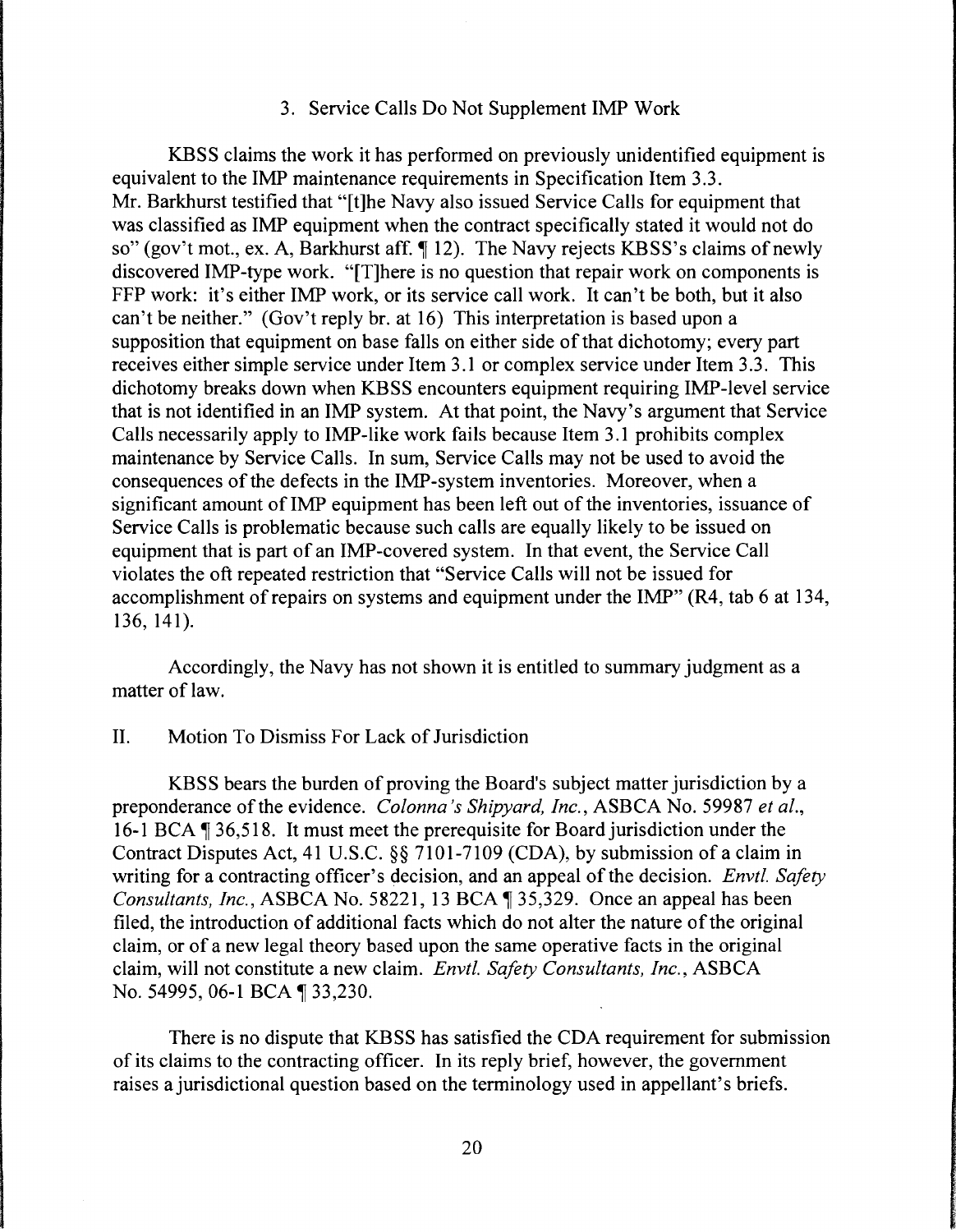Specifically, appellant's CDA claims allege that equipment it serviced was not identified in a system inventory in Section J. Appellant's reply re-characterizes some of the equipment allegedly left out of the contract as "components" (gov't reply br. at 11). The government views appellant's reference to "components" as a new contract interpretation theory. The government suggests the Board does not possess jurisdiction to entertain KBSS's claims because this new contract interpretation has not been submitted to the contracting officer (gov't reply br. at 11-12). The government sums up its argument:

> KBSS did not specify in its claims that it also sought payment for the work that it allegedly performed on unlisted components of IMP or PM systems. The word "component" does not appear in the claims or in the Complaints, and none of the line items in the REAs specifies that a given work item is disputed because it was performed on an unlisted component.

*(Id.)* Appellant responds that its demand for additional compensation has always been premised upon equipment that is not listed in the IMP Section J tables (app. sur-reply at 9). It recites numerous passages in the parties' correspondence incorporated in the claims which address the contractor's assertion that it performed work on equipment omitted from IMP system inventories *(id.* at 10-11 ). It also quotes the contracting officer's final decision which describes which components are included in Section J and which components are not *(id.).* 

The contracting officer's decision explains that the Section J tables include major components but may not include ancillary components (R4, tab 32 at 1294). Thus, according to the government, the contracting officer's decision can rely upon "component" terminology, but that same terminology creates a new claim when used in appellant's briefs. There is no distinction between use of the term "component" by the government and use of the same term by the contractor. At best, the government's jurisdictional argument rests upon a semantic difference, the significance of which is apparent only to the government. Worse, the government's jurisdiction argument directly conflicts with its contract interpretation argument that immediately precedes it. The government asserts we cannot exercise jurisdiction because the Navy never understood KBSS's claims to be based upon "components" not listed in the Section J tables (gov't reply br. at 11 ). Its contract interpretation argument asserts the Navy may issue Service Calls on equipment not listed in Section J tables *(id.* at 7-8). The central point in each argument addresses appellant's claims that equipment was left out of the Section J tables. The only difference in the arguments is referring to the alleged missing parts as "components" or, in the prior argument, as "major" or "minor" parts. Regardless the characterization of the equipment, the government's argument is baseless. Appellant does not raise a new claim simply by referring to "components"